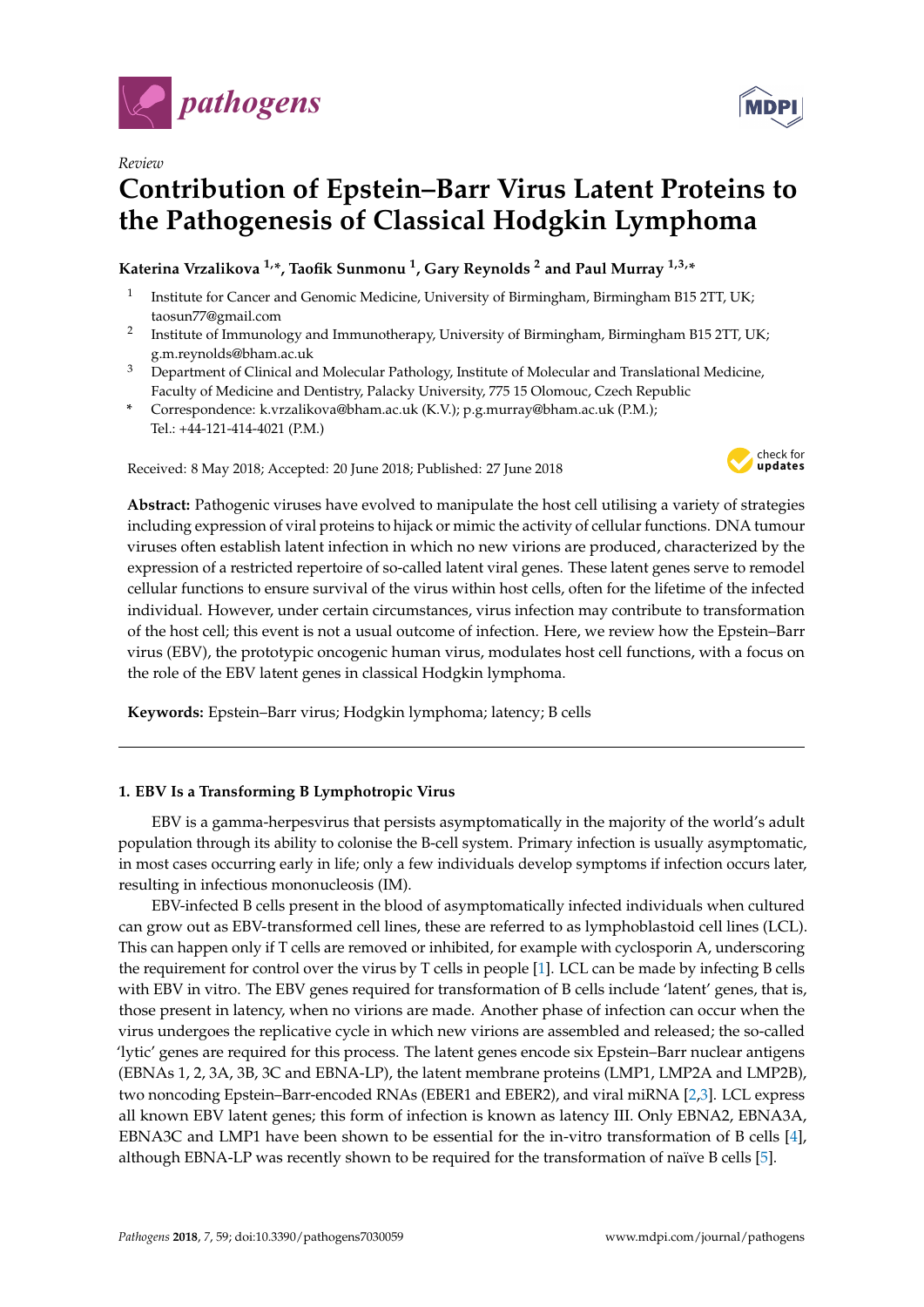#### **2. Asymptomatic Infection of B Cells**

EBV is a persistent virus, residing in memory B cells for the life of the infected host [\[6\]](#page-6-5). There are several models to explain this. In the so-called germinal centre (GC) model, EBV infection of naïve B cells initiates their expansion through proliferation, the resulting immortalized cells expressing the latency III programme. At some point these EBV-infected B cells acquire a GC phenotype, although it is not certain if this occurs in the context of a GC structure. Here the cells express latency II, an alternative form of latency, characterised by expression of EBNA1, LMP1 and LMP2 (of which there are two isoforms; A and B). However, unlike latency III, the other EBNAs are not expressed [\[7\]](#page-6-6). LMP1 and LMP2A are CD40 and B-cell receptor (BCR) mimics, respectively; together they are responsible for providing the necessary cues for the post-GC differentiation of the EBV-infected cells [\[8](#page-6-7)[,9\]](#page-6-8). The function of LMP2B is poorly understood but it may play a role in negatively regulating LMP2A's function [\[10\]](#page-7-0). After differentiation to memory B cells, the virus expresses no viral proteins; this is known as latency 0 and occurs to prevent detection of the infected cell by the host's immune response. There is only occasional EBNA1 expression which is required by the virus to ensure episome segregation when the B cells proliferate (this phase is known as latency I) [\[7\]](#page-6-6). Alternatively, the virus-infected B cell can differentiate into a plasma cell; this process switches on the virus replicative cycle and provides the means for the virus to make new virions, which can be shed into the oral cavity from trafficking plasma cells in the oral lymphoid tissues [\[11\]](#page-7-1).

B-cell lymphomas, including Hodgkin lymphoma (HL), Burkitt lymphoma (BL) and diffuse large B-cell lymphoma (DLBCL), can result when these finely tuned interactions between the virus and the host B cell go wrong. EBV-associated HL is the focus of this review.

#### **3. Hodgkin Lymphoma (HL)**

The hallmark of HL is the existence of a tumour microenvironment (TME) rich in nonmalignant T- and B-lymphocytes and other cell types which surround a minor population of malignant Hodgkin/Reed–Sternberg (HRS) cells. There is evidence that crosstalk between HRS cells and these nonmalignant cells of the TME provides essential signals to HRS cells for their growth and survival. As we shall see later, these TME interactions also promote the escape of HRS cells from an EBV-specific immune response [\[12\]](#page-7-2).

HL is divided into two major types; classical HL (cHL) and nodular lymphocyte predominant HL (NLPHL). cHL is further separated into four subtypes; nodular sclerosis, mixed cellularity, lymphocyte depletion and lymphocyte-rich classical HL. NLPHL and cHL are morphologically and immunophenotypically distinct; the tumour cells of NLPHL, known as lymphocytic and histiocytic (L&H) cells, are often negative for classical HL markers (e.g., CD15, CD30), but express B-cell markers, including CD20 and CD19, which are absent from the HRS cells of cHL [\[13\]](#page-7-3).

#### *3.1. B-Cell Origin of Hodgkin Lymphoma*

The tumour cells of HL have clonally rearranged immunoglobulin genes and somatic IGH mutations in the variable (V) region, indicating their GC or post-GC origin [\[14–](#page-7-4)[16\]](#page-7-5). However, there is one major difference between cHL and NLPHL in this respect; while the L&H cells of NLPHL show intraclonal V gene diversity indicating that they are derived from differentiating GC B cells [\[15,](#page-7-6)[17\]](#page-7-7), around one quarter of cHL contain HRS cells bearing nonfunctional mutations in the IGVH genes. Cells bearing these damaging mutations should die by apoptosis (because the rescue of B cells from apoptosis in the GC requires a functional B-cell receptor). For this reason, transforming events occurring in cHL must include the rescue of progenitors from apoptosis [\[14–](#page-7-4)[16\]](#page-7-5).

As indicated above, the HRS cells of cHL do not express typical B-cell markers. In fact, there is global downregulation of B-cell lineage markers accompanied by the overexpression of markers of other haematopoietic cell types including T cells, NK cells and myeloid cells [\[18–](#page-7-8)[23\]](#page-7-9). The loss of B-cell identity results in part from the disruption of networks of transcription factors including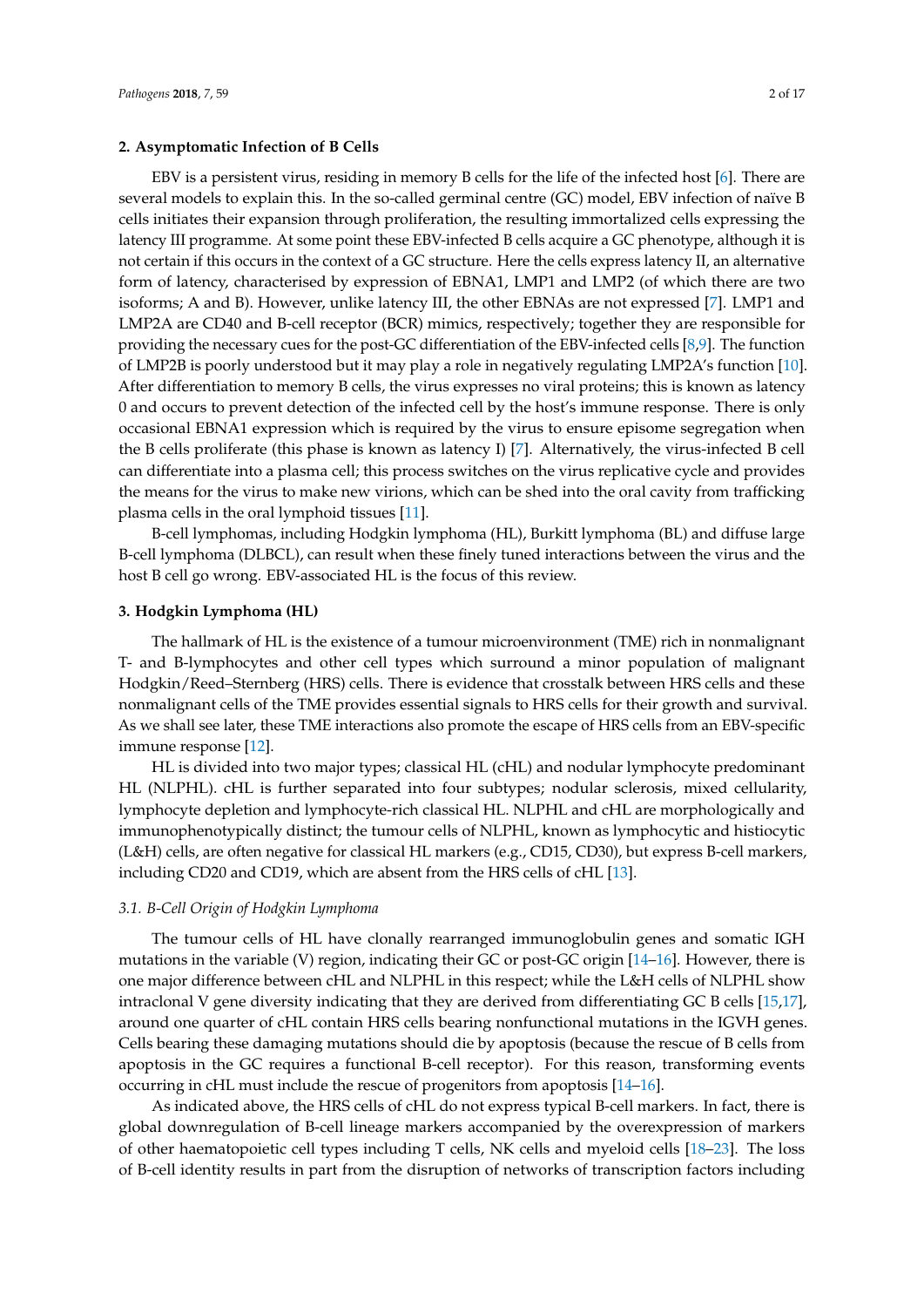PAX5, early B-cell factor 1 (EBF1) and TCF3/E2A that regulate normal B-cell development and differentiation [\[22](#page-7-10)[–35\]](#page-8-0).

#### *3.2. Deregulated Cellular Signalling in Classical Hodgkin Lymphoma*

HRS cells show constitutive activation of canonical and noncanonical nuclear factor kappa B (NF-κB) signalling [\[24\]](#page-7-11). Expression of different TNF receptors, such as CD30, CD40, TACI, BCMA and RANK, can induce NF-κB activation in HRS cells [\[25](#page-7-12)[–28\]](#page-8-1), following ligation by factors present in the TME [\[29,](#page-8-2)[30\]](#page-8-3). IRF5 is also aberrantly activated in HRS cells and co-operates with NF-κB [\[31\]](#page-8-4). Notch signalling can also induce NF-κB activation [\[32\]](#page-8-5).

Activation of the NF-κB pathway can also result from genomic alterations, including c-REL amplifications [\[33](#page-8-6)[–36\]](#page-8-7), mutations in IκB inhibitors [\[37–](#page-8-8)[41\]](#page-8-9), overexpression of BCL3 [\[42](#page-8-10)[,43\]](#page-8-11) and mutations/deletions in TNFAIP3/A20 [\[36,](#page-8-7)[44](#page-9-0)[,45\]](#page-9-1). The noncanonical NF-κB pathway also contributes to the survival of HL cell lines through the stabilisation of the NF-κB inducing kinase (NIK) protein [\[46\]](#page-9-2). Chromosomal gains of NIK are reported in primary cHL [\[36,](#page-8-7)[46](#page-9-2)[,47\]](#page-9-3).

HRS cells can secrete different cytokines, including IL-3, IL-7, IL-9 and IL-13 [\[48](#page-9-4)[–52\]](#page-9-5), and IL-21 [\[53](#page-9-6)[,54\]](#page-9-7), which activate JAK/STAT signalling [\[54](#page-9-7)[–57\]](#page-9-8). JAK/STAT signalling can also be dysregulated through JAK2 amplification or loss-of-function mutations of SOCS1 and PTPN1/PTPB1 [\[58](#page-9-9)[–62\]](#page-10-0).

HRS cells also show deregulated AP-1 signalling [\[63,](#page-10-1)[64\]](#page-10-2), and we and others have shown that phosphatidylinositide-3-kinase (PI3-K) signalling is constitutively activated in cHL [\[65](#page-10-3)[,66\]](#page-10-4). Recently, we have shown that a feed-forward signalling loop driven by the sphingosine-1-phosphate (S1P) receptor-1 (S1PR1) is responsible, at least in part, for the aberrant activation of PI3-K signalling in cHL [\[67\]](#page-10-5). Aberrant overexpression and/or activation of different receptor tyrosine kinases (RTK) is also a feature of HRS cells. Two collagen-binding RTK, DDR1 and DDR2, are of particular interest given that many cases of cHL show prominent collagen deposition [\[68](#page-10-6)[–70\]](#page-10-7). We have shown that the activation of DDR1 by collagen is important for the survival of HRS cells [\[71\]](#page-10-8).

#### *3.3. EBV Is Involved in the Pathogenesis of a Subset of Classical Hodgkin Lymphoma*

Elevated antibody titres to the EBV viral capsid antigen (VCA) were initially observed in the blood of cHL patients [\[72\]](#page-10-9), and appear in people several years prior to the development of cHL [\[73\]](#page-10-10). A significantly increased risk of EBV-positive, but not of EBV-negative, cHL is reported for individuals who have had IM [\[74](#page-10-11)[–77\]](#page-10-12). In 1985, the anticomplement immunofluorescence assay was used to detect an EBV protein in HRS cell nuclei; later this protein was designated EBNA1 [\[78\]](#page-10-13). Subsequently, EBV DNA was detected in around one-quarter of whole HL biopsies by Southern blot [\[79\]](#page-10-14). Later, EBV genomic DNA and EBER expression were detected in HRS cells using sensitive in-situ hybridisation assays [\[80–](#page-11-0)[82\]](#page-11-1). EBV has also been shown to be present in HRS cells throughout the course of disease and in multiple sites of disease [\[83\]](#page-11-2). As with many other EBV-associated cancers, viral genomes in HRS cells exist in monoclonal form; thus it is very likely that all EBV-infected tumour cells arose from a single infected progenitor [\[80\]](#page-11-0). It must be noted that there are those who still maintain that EBV is simply a passenger in the process of lymphomagenesis. However, were this the case then the frequency of EBV-positive lymphomas in the population would approximate the frequency of EBV-infected B cells in individuals, that is, 1 in 10<sup>6</sup>, and not the 1 in 3 observed for cHL in the West (see below).

EBV rates in cHL vary depending upon age, gender, histological subtype, ethnicity and country of residence [\[84,](#page-11-3)[85\]](#page-11-4). EBV is more commonly found in the tumour cells of cHL patients from underdeveloped countries, and less frequently in cHL patients from the West [\[86](#page-11-5)[,87\]](#page-11-6). In Europe and North America, EBV rates in cHL are higher in older people and in children <10 years old, but much lower in young adults [\[88](#page-11-7)[,89\]](#page-11-8), but also vary by ethnicity and social class [\[84,](#page-11-3)[90\]](#page-11-9). These data have been used to suggest that cHL actually comprises three different diseases: (1) childhood cHL, which is EBV-positive and often of mixed cellularity type; (2) young-adult cHL (EBV-negative, nodular sclerosis type); and (3) cHL of older adults (EBV-positive, and usually of mixed cellularity type) [\[88\]](#page-11-7). It is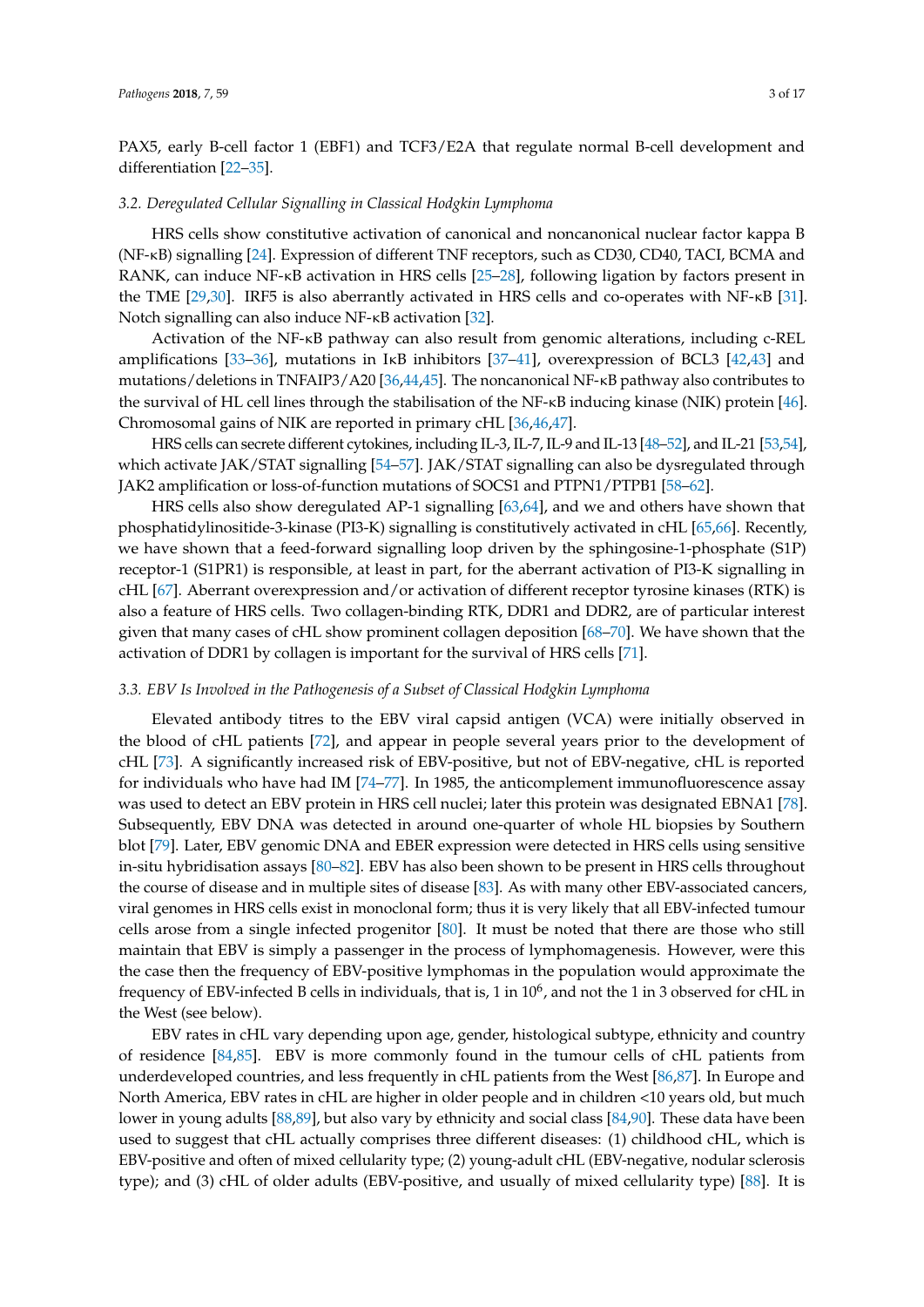entirely likely that EBV's role in disease pathogenesis differs within these age groups. Furthermore, there is almost certainly a contribution from disorders of EBV-specific immune function. For example, the higher rates of EBV-positive cHL in the elderly have been attributed to declining EBV-specific immunity associated with advancing age [\[88\]](#page-11-7).

#### *3.4. Contribution of EBV Latent Genes to the Pathogenesis of Classical Hodgkin Lymphoma*

The EBV genome in HRS cells expresses a latency II pattern including EBNA1 and the latent membrane proteins as well as the viral RNA (Epstein–Barr-encoded RNAs, EBER1 and EBER2, and BART miRNAs). The contribution of virally encoded RNA to the pathogenesis of EBV-associated cHL remains very poorly understood. We now provide a description of the role of EBNA1, LMP1 and LMP2A in the pathogenesis of cHL (Figure [1\)](#page-3-0).

<span id="page-3-0"></span>

**Figure 1.** Epstein–Barr virus latent proteins expressed in Hodgkin/Reed–Sternberg cells. Depicted is a Hodgkin/Reed–Sternberg cell with indicated functions of the viral EBNA1, LMP1 and LMP2A proteins.

#### 3.4.1. Epstein–Barr Virus Nuclear Antigen-1 (EBNA1)

The maintenance of EBV episomes in infected cells requires EBNA1 which acts both as a viral replication factor and as a tether binding the viral genome to the chromosomes and ensuring faithful segregation of episomes during mitosis [\[91\]](#page-11-10).

EBNA1 is also reported as a regulator of the transcription of both viral and cellular genes [\[92–](#page-11-11)[94\]](#page-11-12). Several studies suggest that EBNA1 can directly influence the growth and survival of B cells. For example, knock-down of EBNA1 reduced the survival of BL cells carrying viral episomes but did not cause loss of virus genomes, and also reduced the survival of Namalwa cells, which carry EBV as an integrated genome [\[95\]](#page-11-13). EBNA1 also inhibited p53-mediated apoptosis in response to UV irradiation, whereas mutant EBNA1 offered no such protection [\[95,](#page-11-13)[96\]](#page-11-14). EBNA1 also enhances the formation of cHL xenografts in NOD-SCID mice [\[97\]](#page-11-15). EBNA1 can inhibit TGFβ signalling, in part through increasing the turnover of SMAD2 [\[98,](#page-11-16)[99\]](#page-11-17), and can promote the growth and survival of cHL cells by downregulating the TGFβ target gene, PTPRK [\[98\]](#page-11-16). EBNA1 was also shown to upregulate expression of the chemokine CCL20 in HRS cells, which in turn promoted the migration of regulatory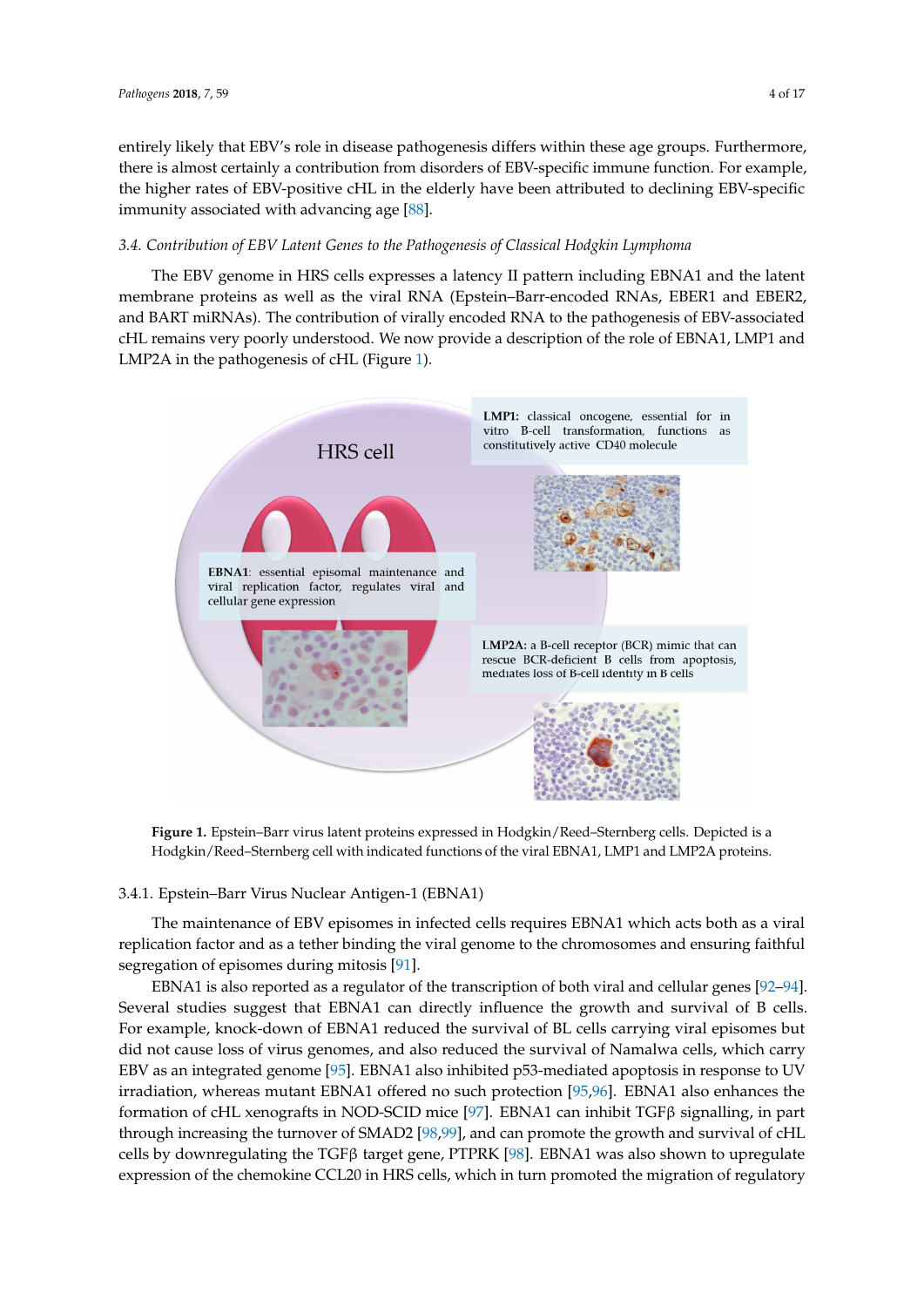T cells [\[100\]](#page-12-0). Thus, EBNA1 might contribute to immune evasion of EBV-infected HRS cells. EBNA1 can also induce B-cell lymphomas in transgenic mice [\[101,](#page-12-1)[102\]](#page-12-2), although these results were not reproduced in another independent transgenic mouse study [\[103\]](#page-12-3).

EBNA1 could mediate some of its effects on cellular transcription through its bipartite Gly–Arg-rich domain which resembles the AT-hook of High Mobility Group A architectural transcription factors. This domain of EBNA1 mediates an interaction with cellular chromatin causing increased mobility of histone H1 [\[104\]](#page-12-4). EBNA1 also interacts with numerous sequence-specific host chromosome sites through its C-terminal DNA-binding domain [\[105,](#page-12-5)[106\]](#page-12-6). Recently, it was shown that multiple EBNA1 binding sites are located proximal to transcription start sites in the human genome [\[107](#page-12-7)[,108\]](#page-12-8). In one of these studies, EBNA1 depletion from LCL reduced their proliferation and led to the loss of expression of cellular genes that were also shown to bind EBNA1 in ChIPseq experiments [\[108\]](#page-12-8). These included MEF2B, EBF1 and IL6R, which, when depleted, partially phenocopied EBNA1 depletion by decreasing the cell growth and viability of latently infected cells [\[108\]](#page-12-8). Thus, EBNA1 is apparently capable of regulating key survival genes in B cells. Because of the potential critical role of EBNA1 in maintaining virus infection and also potentially in driving oncogenesis, there is emerging interest in targeting EBNA1 therapeutically (Figure [2\)](#page-4-0).

<span id="page-4-0"></span>

**Figure 2.** EBNA1 is an emerging target for therapeutic intervention. Shown is an HRS cell expressing EBNA1. Possibilities to target EBNA1 therapeutically are indicated and include the use of small-molecule inhibitors of EBNA1, for example using drugs that block EBNA1 binding to DNA and EBNA1-specific fluorescent peptide probes which prevent EBNA1 dimerization [\[109–](#page-12-9)[111\]](#page-12-10), therapeutic EBV vaccines including MVA-EBNA1-LMP2 containing an EBNA1-LMP2 fusion protein [\[112\]](#page-12-11), and adoptive T-cell therapies [\[113](#page-12-12)[,114\]](#page-12-13). Other approaches include relieving Gar-mediated suppression of EBNA1 translation which can potentially boost EBNA1 recognition by T cells (e.g., PhenDC3) [\[115\]](#page-12-14).

#### 3.4.2. Latent Membrane Protein-1 (LMP1)

LMP1 has many functional similarities to a constitutively activated CD40 receptor [\[8,](#page-6-7)[116](#page-12-15)[–120\]](#page-13-0), and is able to induce cell signalling pathways relevant to HL pathogenesis including the NF-κB, JAK/STAT, AP-1 and phosphatidylinositol-3 kinase (PI3K)/AKT pathways described earlier [\[120–](#page-13-0)[124\]](#page-13-1). In fact, LMP1 could provide the signal for the activation of these pathways in the absence of mutations.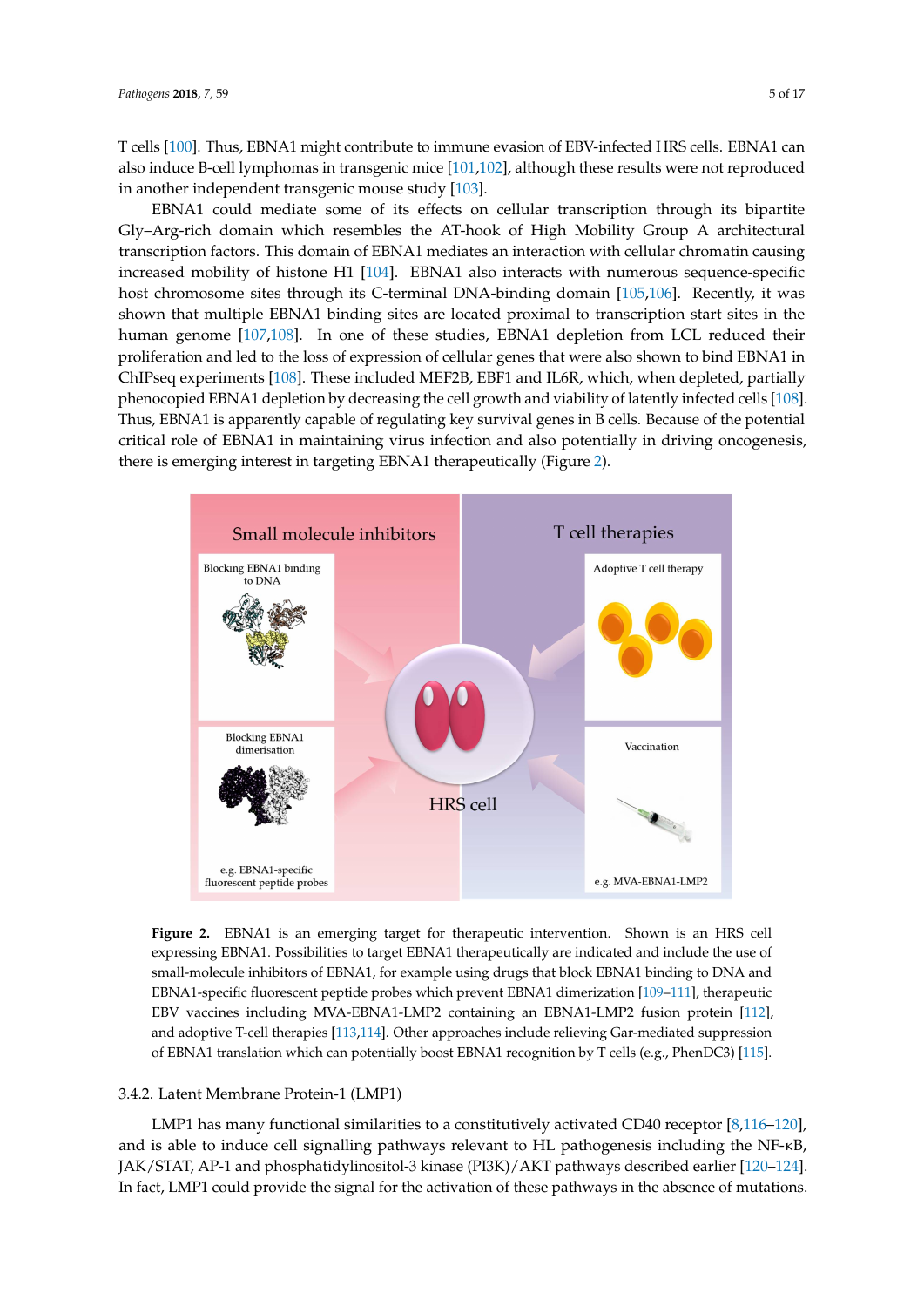This is well illustrated in the case of the TNFAIP3 gene which encodes a protein that is a negative regulator of NF-κB, and is almost always mutated only in EBV-negative cHL [\[125,](#page-13-2)[126\]](#page-13-3).

Because it regulates multiple signalling pathways, LMP1 is a major EBV regulator of cellular transcription. LMP1 can modify cellular transcription through a multitude of mechanisms that include the overexpression of the transcription factor ID2 [\[127\]](#page-13-4), through DNA methyltransferases and protein arginine methyltransferases [\[128–](#page-13-5)[130\]](#page-13-6), by modification of the H3K27me3 histone mark, or alternatively by changing the levels of cellular miRNAs [\[131–](#page-13-7)[136\]](#page-14-0). c-FLIP, which negatively regulates Fas-induced apoptosis, is also induced by LMP1, and this way could contribute to the rescue of BCR-negative GC B-cell progenitor from apoptosis [\[137,](#page-14-1)[138\]](#page-14-2). LMP1 also downregulates expression of the telomeric repeat binding factors, TRF1, TRF2 and protection of telomeres (POT)-1 [\[139](#page-14-3)[,140\]](#page-14-4). This leads to 3D shelterin disruption, resulting in telomere dysfunction, development of complex chromosomal rearrangements, and the generation of multinucleated HRS-like cells. LMP1 can also inhibit the differentiation of EBV-infected B cells to the plasma cell stages by inhibiting the expression of BLIMP1 $\alpha$ , potentially contributing to a block in differentiation at the HRS-like stage [\[141\]](#page-14-5).

LMP1 probably also contributes to the formation of the cHL TME because it has been shown to induce secretion of multiple chemoattractants in EBV-infected HRS cells [\[142](#page-14-6)[–144\]](#page-14-7). While the cHL TME can support HRS cell growth and survival, it also helps the tumour cells escape EBV-specific immunity, including CD4+ and/or CD8+ T cells which can recognise epitopes from the viral latent proteins expressed in HRS cells [\[145–](#page-14-8)[155\]](#page-15-0).

A major immune evasion mechanism in cHL involves the overexpression of the programmed death ligands, PD-L1 and PD-L2, which are encoded by the CD274 and PDCD1LG2 genes, respectively. PD-L1 is overexpressed by tumour cells and macrophages in both EBV-positive and EBV-negative cHL, and in EBV-associated DLBCL [\[156\]](#page-15-1). In contrast, neither the malignant nor the nonmalignant cells of NLPHL, DLBCL NOS (not otherwise specified), or BL, express PD-L1 [\[156\]](#page-15-1). LMP1 can induce PD-L1 expression [\[157\]](#page-15-2). Amplification of PD-L1 and PD-L2 or reciprocal translocation involving CIITA also contribute to their overexpression in cHL [\[158\]](#page-15-3). Co-expression of PD-1 and PD-L1 is associated with poor prognosis in cHL [\[159\]](#page-15-4).

Virus gene expression in HRS cells can also be modified by the interaction of EBV-infected tumour cells with the cHL TME. This is well illustrated in the case of LMP1, the expression of which can be stimulated by exposure of HRS cells to cytokines such as IL-4, IL-10, IL-13 and IL-21 [\[143,](#page-14-9)[160,](#page-15-5)[161\]](#page-15-6). The cHL TME can also potentially influence the outcome of virus gene expression. As described above, the collagen receptor DDR1 is overexpressed in cHL and we have shown that this effect is the result of its upregulation by LMP1 [\[71\]](#page-10-8). Thus, LMP1 can promote DDR1 activation and the survival of HRS cells, but only when collagen is present in the cHL TME [\[71\]](#page-10-8).

#### 3.4.3. Latent Membrane Protein-2 (LMP2)

There are two LMP2 isoforms, LMP2A and LMP2B. They differ insofar as the 5' exon of LMP2B is noncoding. LMP2A functions as a BCR mimic, allowing B-cell development in the absence of normal BCR signalling [\[9](#page-6-8)[,162\]](#page-15-7). LMP2A activates cellular signalling required for B-cell survival, including the RAS/PI3K/AKT pathway [\[163\]](#page-15-8). EBV can immortalise BCR-negative GC B cells in vitro [\[164](#page-15-9)[–166\]](#page-15-10) and LMP2A is essential for this [\[167\]](#page-15-11). LMP2A can induce entry to the EBV lytic cycle in the absence of a functional BCR, but cannot do so when downstream BCR components are missing, as is the case in cHL [\[168\]](#page-15-12). LMP2A suppresses B-cell lineage gene expression, and is thus able to recapitulate some aspects of aberrant gene expression observed in HRS cells [\[168–](#page-15-12)[171\]](#page-16-0). LMP2A constitutively activates Notch1 signalling which contributes to the loss of B-cell identity through altered transcription of E2A and EBF [\[172\]](#page-16-1).

#### 3.4.4. Potential Interactions between LMP1 and LMP2A in B-Cell Lymphomagenesis

In transgenic mice, LMP2A expression induces autoimmunity [\[173\]](#page-16-2), whereas LMP1 expression leads to B cell lymphoma [\[174](#page-16-3)[,175\]](#page-16-4). However, the expression of both LMP1 and LMP2A in the same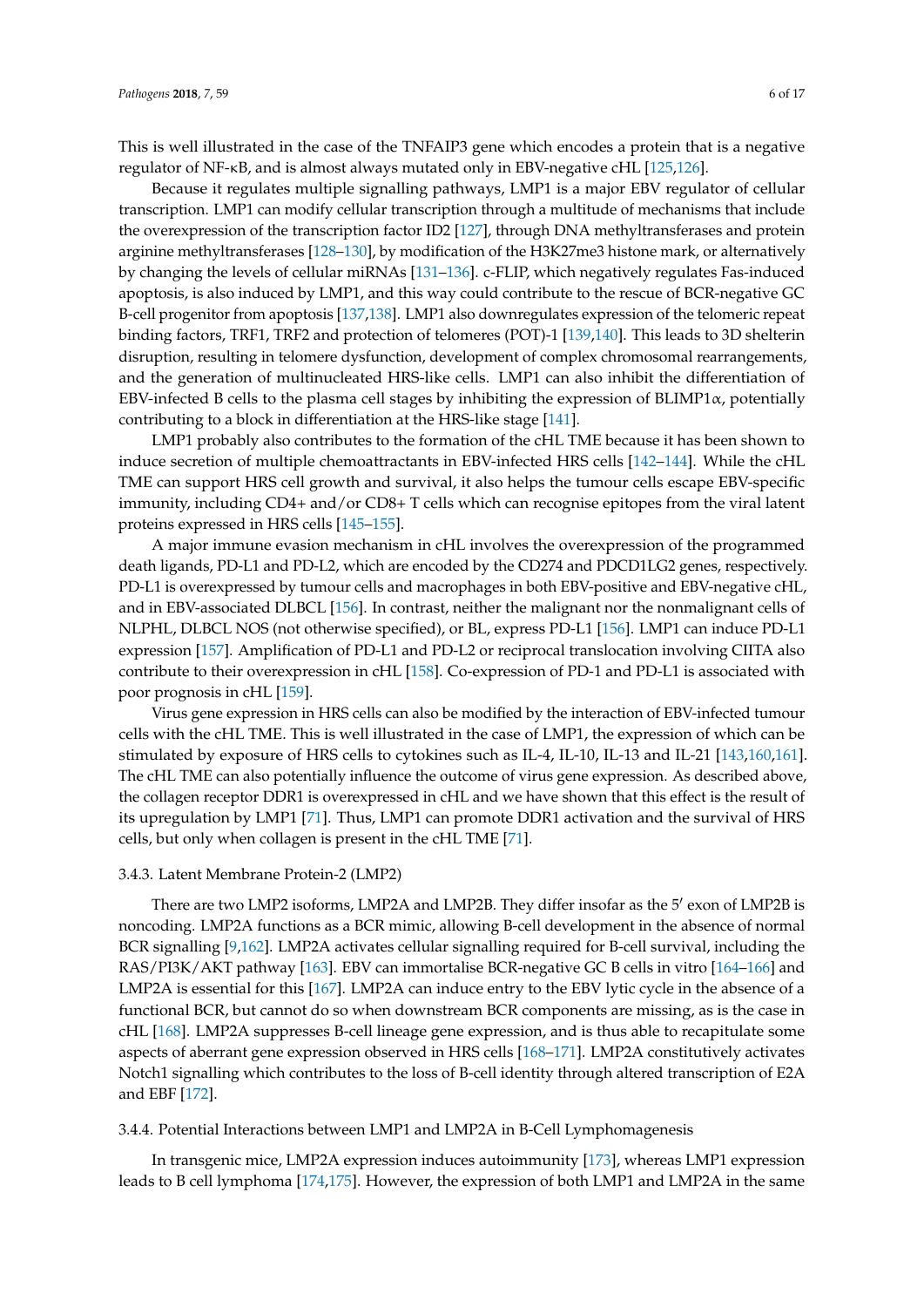mouse B cells results in no significant B-cell abnormalities [\[176\]](#page-16-5), suggesting that LMP2A may be a tumour suppressor. Recently, it was shown that LMP1 was dispensable for EBV-induced lymphoma formation in cord blood-humanized mice and that deletion of LMP2A delayed the onset of lymphoma in this model [\[177\]](#page-16-6). In another study, a mouse model was generated with conditional GC B-cell co-expression of LMP1 and LMP2A. There was little impact of LMP1 and LMP2A co-expression on the phenotype of B cells in immunocompetent mice [\[178\]](#page-16-7). However, when NK and T cells were depleted, there was extensive outgrowth of plasmablasts, characterised by overexpression of many markers known to be overexpressed in HRS cells, including CD30 [\[178\]](#page-16-7).

#### **4. Conclusions**

EBV is associated with a variable subset of HL. Despite an increasing knowledge of the pathogenesis of these tumours, it is perhaps surprising that there are currently no standard-of-care therapies that target the virus or the molecular abnormalities specific to EBV-positive tumours. However, EBV-targeted therapies are in clinical development and in the near future could well be added to the increasing armory of drugs already available to HL patients. They include small-molecule inhibitors of EBNA1, which have been shown to be effective against EBV-infected cells in preclinical models, as well as adoptive T-cell therapy and therapeutic vaccination. These latter approaches could be envisaged to be particularly effective when used in combination with existing immune checkpoint therapies.

**Author Contributions:** K.V., T.S., G.R. and P.M. wrote the manuscript.

**Funding:** This work was supported by Bloodwise (K.V., P.M.) and in part by grants RVO: 61989592 and NPS I LO1304 from the Czech Ministry of Education (P.M.).

**Conflicts of Interest:** The authors declare no conflict of interest.

#### **References**

- <span id="page-6-0"></span>1. Rickinson, A.B.; Rowe, M.; Hart, I.J.; Yao, Q.Y.; Henderson, L.E.; Rabin, H.; Epstein, M.A. T-cell-mediated regression of "spontaneous" and of epstein-barr virus-induced b-cell transformation in vitro: Studies with cyclosporin a. *Cell. Immunol.* **1984**, *87*, 646–658. [\[CrossRef\]](http://dx.doi.org/10.1016/0008-8749(84)90032-7)
- <span id="page-6-1"></span>2. Kerr, B.M.; Lear, A.L.; Rowe, M.; Croom-Carter, D.; Young, L.S.; Rookes, S.M.; Gallimore, P.H.; Rickinson, A.B. Three transcriptionally distinct forms of epstein-barr virus latency in somatic cell hybrids: Cell phenotype dependence of virus promoter usage. *Virology* **1992**, *187*, 189–201. [\[CrossRef\]](http://dx.doi.org/10.1016/0042-6822(92)90307-B)
- <span id="page-6-2"></span>3. Pfeffer, S.; Zavolan, M.; Grasser, F.A.; Chien, M.; Russo, J.J.; Ju, J.; John, B.; Enright, A.J.; Marks, D.; Sander, C.; et al. Identification of virus-encoded micrornas. *Science* **2004**, *304*, 734–736. [\[CrossRef\]](http://dx.doi.org/10.1126/science.1096781) [\[PubMed\]](http://www.ncbi.nlm.nih.gov/pubmed/15118162)
- <span id="page-6-3"></span>4. Young, L.S.; Yap, L.F.; Murray, P.G. Epstein-barr virus: More than 50 years old and still providing surprises. *Nat. Rev. Cancer* **2016**, *16*, 789–802. [\[CrossRef\]](http://dx.doi.org/10.1038/nrc.2016.92) [\[PubMed\]](http://www.ncbi.nlm.nih.gov/pubmed/27687982)
- <span id="page-6-4"></span>5. Szymula, A.; Palermo, R.D.; Bayoumy, A.; Groves, I.J.; Ba Abdullah, M.; Holder, B.; White, R.E. Epstein-barr virus nuclear antigen ebna-lp is essential for transforming naive b cells, and facilitates recruitment of transcription factors to the viral genome. *PLoS Pathog.* **2018**, *14*, e1006890. [\[CrossRef\]](http://dx.doi.org/10.1371/journal.ppat.1006890) [\[PubMed\]](http://www.ncbi.nlm.nih.gov/pubmed/29462212)
- <span id="page-6-5"></span>6. Babcock, G.J.; Decker, L.L.; Volk, M.; Thorley-Lawson, D.A. Ebv persistence in memory b cells in vivo. *Immunity* **1998**, *9*, 395–404. [\[CrossRef\]](http://dx.doi.org/10.1016/S1074-7613(00)80622-6)
- <span id="page-6-6"></span>7. Babcock, G.J.; Hochberg, D.; Thorley-Lawson, D.A. The expression pattern of epstein-barr virus latent genes in vivo is dependent upon the differentiation stage of the infected b cell. *Immunity* **2000**, *13*, 497–506. [\[CrossRef\]](http://dx.doi.org/10.1016/S1074-7613(00)00049-2)
- <span id="page-6-7"></span>8. Gires, O.; Zimber-Strobl, U.; Gonnella, R.; Ueffing, M.; Marschall, G.; Zeidler, R.; Pich, D.; Hammerschmidt, W. Latent membrane protein 1 of epstein-barr virus mimics a constitutively active receptor molecule. *EMBO J.* **1997**, *16*, 6131–6140. [\[CrossRef\]](http://dx.doi.org/10.1093/emboj/16.20.6131) [\[PubMed\]](http://www.ncbi.nlm.nih.gov/pubmed/9359753)
- <span id="page-6-8"></span>9. Caldwell, R.G.; Wilson, J.B.; Anderson, S.J.; Longnecker, R. Epstein-barr virus lmp2a drives b cell development and survival in the absence of normal b cell receptor signals. *Immunity* **1998**, *9*, 405–411. [\[CrossRef\]](http://dx.doi.org/10.1016/S1074-7613(00)80623-8)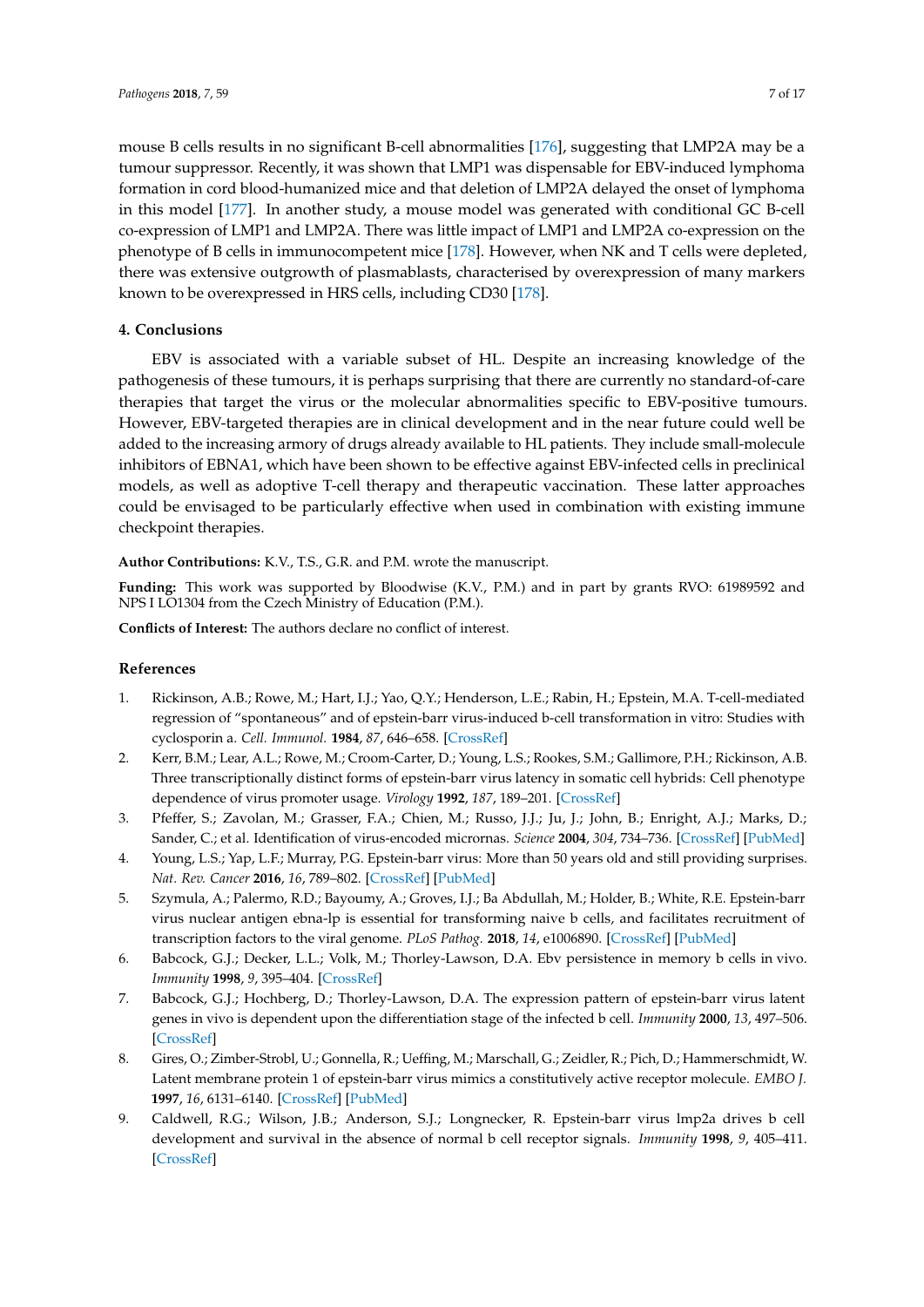- <span id="page-7-0"></span>10. Rovedo, M.; Longnecker, R. Epstein-barr virus latent membrane protein 2b (lmp2b) modulates lmp2a activity. *J. Virol.* **2007**, *81*, 84–94. [\[CrossRef\]](http://dx.doi.org/10.1128/JVI.01302-06) [\[PubMed\]](http://www.ncbi.nlm.nih.gov/pubmed/17035319)
- <span id="page-7-1"></span>11. Laichalk, L.L.; Thorley-Lawson, D.A. Terminal differentiation into plasma cells initiates the replicative cycle of epstein-barr virus in vivo. *J. Virol.* **2004**, *79*, 1296–1307. [\[CrossRef\]](http://dx.doi.org/10.1128/JVI.79.2.1296-1307.2005) [\[PubMed\]](http://www.ncbi.nlm.nih.gov/pubmed/15613356)
- <span id="page-7-2"></span>12. Liu, Y.; Sattarzadeh, A.; Diepstra, A.; Visser, L.; van den Berg, A. The microenvironment in classical hodgkin lymphoma: An actively shaped and essential tumor component. *Semin. Cancer Biol.* **2014**, *24*, 15–22. [\[CrossRef\]](http://dx.doi.org/10.1016/j.semcancer.2013.07.002) [\[PubMed\]](http://www.ncbi.nlm.nih.gov/pubmed/23867303)
- <span id="page-7-3"></span>13. Anagnostopoulos, I.; Hansmann, M.L.; Franssila, K.; Harris, M.; Harris, N.L.; Jaffe, E.S.; Han, J.; van Krieken, J.M.; Poppema, S.; Marafioti, T.; et al. European task force on lymphoma project on lymphocyte predominance hodgkin disease: Histologic and immunohistologic analysis of submitted cases reveals 2 types of hodgkin disease with a nodular growth pattern and abundant lymphocytes. *Blood* **2000**, *96*, 1889–1899. [\[PubMed\]](http://www.ncbi.nlm.nih.gov/pubmed/10961891)
- <span id="page-7-4"></span>14. Kuppers, R.; Rajewsky, K. The origin of hodgkin and reed/sternberg cells in hodgkin's disease. *Annu. Rev. Immunol.* **1998**, *16*, 471–493. [\[CrossRef\]](http://dx.doi.org/10.1146/annurev.immunol.16.1.471) [\[PubMed\]](http://www.ncbi.nlm.nih.gov/pubmed/9597138)
- <span id="page-7-6"></span>15. Kuppers, R.; Rajewsky, K.; Zhao, M.; Simons, G.; Laumann, R.; Fischer, R.; Hansmann, M.L. Hodgkin disease: Hodgkin and reed-sternberg cells picked from histological sections show clonal immunoglobulin gene rearrangements and appear to be derived from b cells at various stages of development. *Proc. Natl. Acad. Sci. USA* **1994**, *91*, 10962–10966. [\[CrossRef\]](http://dx.doi.org/10.1073/pnas.91.23.10962) [\[PubMed\]](http://www.ncbi.nlm.nih.gov/pubmed/7971992)
- <span id="page-7-5"></span>16. Kuppers, R.; Rajewsky, K.; Zhao, M.; Simons, G.; Laumann, R.; Fischer, R.; Hansmann, M.L. Hodgkin's disease: Clonal ig gene rearrangements in hodgkin and reed-sternberg cells picked from histological sections. *Ann. N. Y. Acad. Sci.* **1995**, *764*, 523–524. [\[CrossRef\]](http://dx.doi.org/10.1111/j.1749-6632.1995.tb55877.x) [\[PubMed\]](http://www.ncbi.nlm.nih.gov/pubmed/7486580)
- <span id="page-7-7"></span>17. Marafioti, T.; Hummel, M.; Anagnostopoulos, I.; Foss, H.D.; Falini, B.; Delsol, G.; Isaacson, P.G.; Pileri, S.; Stein, H. Origin of nodular lymphocyte-predominant hodgkin's disease from a clonal expansion of highly mutated germinal-center b cells. *N. Engl. J. Med.* **1997**, *337*, 453–458. [\[CrossRef\]](http://dx.doi.org/10.1056/NEJM199708143370703) [\[PubMed\]](http://www.ncbi.nlm.nih.gov/pubmed/9250847)
- <span id="page-7-8"></span>18. Ushmorov, A.; Ritz, O.; Hummel, M.; Leithauser, F.; Moller, P.; Stein, H.; Wirth, T. Epigenetic silencing of the immunoglobulin heavy-chain gene in classical hodgkin lymphoma-derived cell lines contributes to the loss of immunoglobulin expression. *Blood* **2004**, *104*, 3326–3334. [\[CrossRef\]](http://dx.doi.org/10.1182/blood-2003-04-1197) [\[PubMed\]](http://www.ncbi.nlm.nih.gov/pubmed/15284123)
- 19. Hertel, C.B.; Zhou, X.G.; Hamilton-Dutoit, S.J.; Junker, S. Loss of b cell identity correlates with loss of b cell-specific transcription factors in hodgkin/reed-sternberg cells of classical hodgkin lymphoma. *Oncogene* **2002**, *21*, 4908–4920. [\[CrossRef\]](http://dx.doi.org/10.1038/sj.onc.1205629) [\[PubMed\]](http://www.ncbi.nlm.nih.gov/pubmed/12118370)
- 20. Schwering, I.; Brauninger, A.; Klein, U.; Jungnickel, B.; Tinguely, M.; Diehl, V.; Hansmann, M.L.; Dalla-Favera, R.; Rajewsky, K.; Kuppers, R. Loss of the b-lineage-specific gene expression program in hodgkin and reed-sternberg cells of hodgkin lymphoma. *Blood* **2003**, *101*, 1505–1512. [\[CrossRef\]](http://dx.doi.org/10.1182/blood-2002-03-0839) [\[PubMed\]](http://www.ncbi.nlm.nih.gov/pubmed/12393731)
- 21. Kuppers, R.; Klein, U.; Schwering, I.; Distler, V.; Brauninger, A.; Cattoretti, G.; Tu, Y.; Stolovitzky, G.A.; Califano, A.; Hansmann, M.L.; et al. Identification of hodgkin and reed-sternberg cell-specific genes by gene expression profiling. *J. Clin. Investig.* **2003**, *111*, 529–537. [\[CrossRef\]](http://dx.doi.org/10.1172/JCI200316624) [\[PubMed\]](http://www.ncbi.nlm.nih.gov/pubmed/12588891)
- <span id="page-7-10"></span>22. Tiacci, E.; Doring, C.; Brune, V.; van Noesel, C.J.; Klapper, W.; Mechtersheimer, G.; Falini, B.; Kuppers, R.; Hansmann, M.L. Analyzing primary hodgkin and reed-sternberg cells to capture the molecular and cellular pathogenesis of classical hodgkin lymphoma. *Blood* **2012**, *120*, 4609–4620. [\[CrossRef\]](http://dx.doi.org/10.1182/blood-2012-05-428896) [\[PubMed\]](http://www.ncbi.nlm.nih.gov/pubmed/22955914)
- <span id="page-7-9"></span>23. Steidl, C.; Diepstra, A.; Lee, T.; Chan, F.C.; Farinha, P.; Tan, K.; Telenius, A.; Barclay, L.; Shah, S.P.; Connors, J.M.; et al. Gene expression profiling of microdissected hodgkin reed-sternberg cells correlates with treatment outcome in classical hodgkin lymphoma. *Blood* **2012**, *120*, 3530–3540. [\[CrossRef\]](http://dx.doi.org/10.1182/blood-2012-06-439570) [\[PubMed\]](http://www.ncbi.nlm.nih.gov/pubmed/22955918)
- <span id="page-7-11"></span>24. Bargou, R.C.; Leng, C.; Krappmann, D.; Emmerich, F.; Mapara, M.Y.; Bommert, K.; Royer, H.D.; Scheidereit, C.; Dorken, B. High-level nuclear nf-kappa b and oct-2 is a common feature of cultured hodgkin/reed-sternberg cells. *Blood* **1996**, *87*, 4340–4347. [\[PubMed\]](http://www.ncbi.nlm.nih.gov/pubmed/8639794)
- <span id="page-7-12"></span>25. Carbone, A.; Gloghini, A.; Gattei, V.; Aldinucci, D.; Degan, M.; De Paoli, P.; Zagonel, V.; Pinto, A. Expression of functional cd40 antigen on reed-sternberg cells and hodgkin's disease cell lines. *Blood* **1995**, *85*, 780–789. [\[PubMed\]](http://www.ncbi.nlm.nih.gov/pubmed/7530508)
- 26. Fiumara, P.; Snell, V.; Li, Y.; Mukhopadhyay, A.; Younes, M.; Gillenwater, A.M.; Cabanillas, F.; Aggarwal, B.B.; Younes, A. Functional expression of receptor activator of nuclear factor kappab in hodgkin disease cell lines. *Blood* **2001**, *98*, 2784–2790. [\[CrossRef\]](http://dx.doi.org/10.1182/blood.V98.9.2784) [\[PubMed\]](http://www.ncbi.nlm.nih.gov/pubmed/11675352)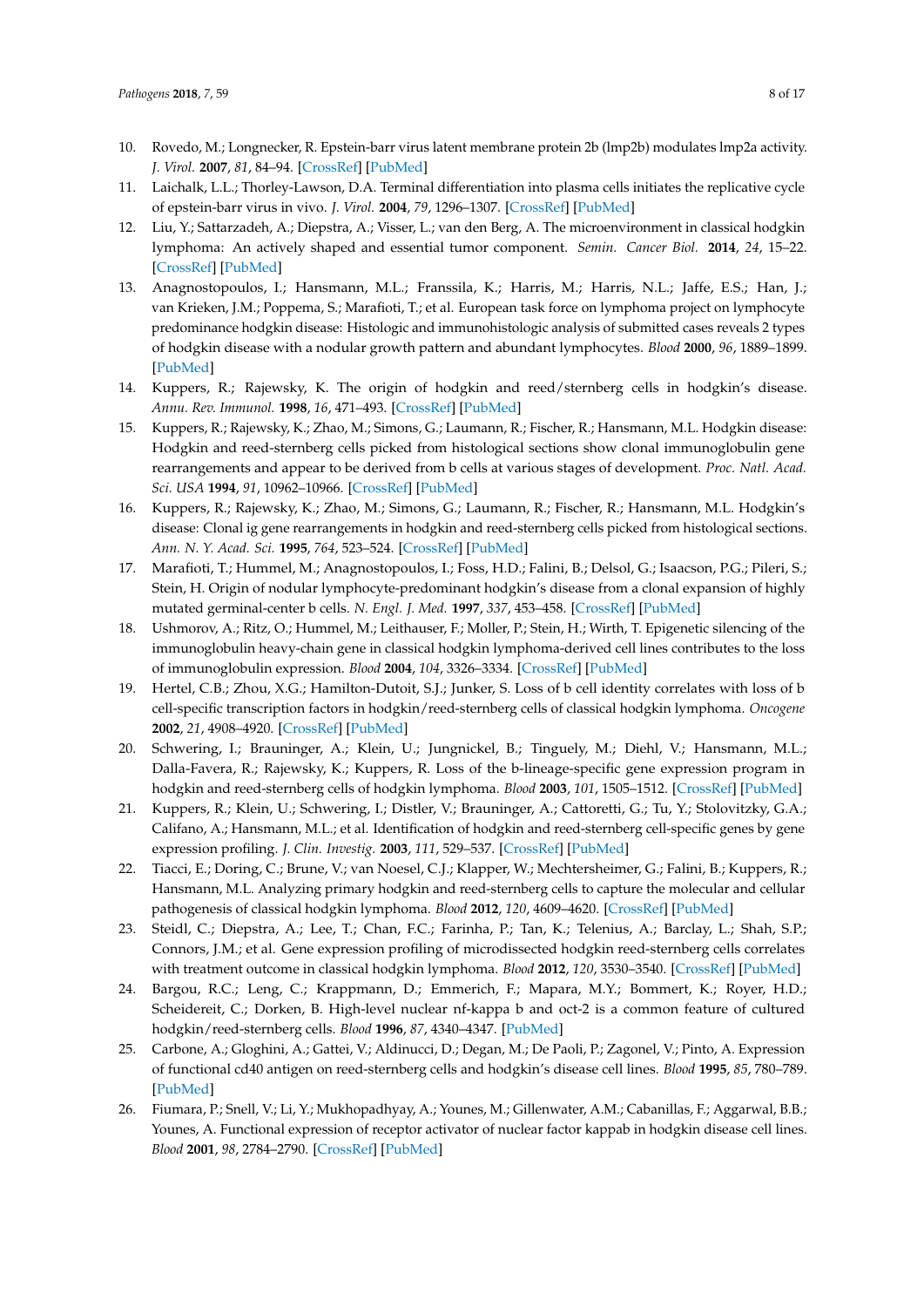- 27. Horie, R.; Watanabe, T.; Morishita, Y.; Ito, K.; Ishida, T.; Kanegae, Y.; Saito, I.; Higashihara, M.; Mori, S.; Kadin, M.E.; et al. Ligand-independent signaling by overexpressed cd30 drives nf-kappab activation in hodgkin-reed-sternberg cells. *Oncogene* **2002**, *21*, 2493–2503. [\[CrossRef\]](http://dx.doi.org/10.1038/sj.onc.1205337) [\[PubMed\]](http://www.ncbi.nlm.nih.gov/pubmed/11971184)
- <span id="page-8-1"></span>28. Chiu, A.; Xu, W.; He, B.; Dillon, S.R.; Gross, J.A.; Sievers, E.; Qiao, X.; Santini, P.; Hyjek, E.; Lee, J.W.; et al. Hodgkin lymphoma cells express taci and bcma receptors and generate survival and proliferation signals in response to baff and april. *Blood* **2007**, *109*, 729–739. [\[CrossRef\]](http://dx.doi.org/10.1182/blood-2006-04-015958) [\[PubMed\]](http://www.ncbi.nlm.nih.gov/pubmed/16960154)
- <span id="page-8-2"></span>29. Carbone, A.; Gloghini, A.; Gruss, H.J.; Pinto, A. Cd40 ligand is constitutively expressed in a subset of t cell lymphomas and on the microenvironmental reactive t cells of follicular lymphomas and hodgkin's disease. *Am. J. Pathol.* **1995**, *147*, 912–922. [\[PubMed\]](http://www.ncbi.nlm.nih.gov/pubmed/7573367)
- <span id="page-8-3"></span>30. Pinto, A.; Aldinucci, D.; Gloghini, A.; Zagonel, V.; Degan, M.; Perin, V.; Todesco, M.; De Iuliis, A.; Improta, S.; Sacco, C.; et al. The role of eosinophils in the pathobiology of hodgkin's disease. *Ann. Oncol.* **1997**, *8* (Suppl. 2), 89–96. [\[CrossRef\]](http://dx.doi.org/10.1093/annonc/8.suppl_2.S89) [\[PubMed\]](http://www.ncbi.nlm.nih.gov/pubmed/9209649)
- <span id="page-8-4"></span>31. Kreher, S.; Bouhlel, M.A.; Cauchy, P.; Lamprecht, B.; Li, S.; Grau, M.; Hummel, F.; Kochert, K.; Anagnostopoulos, I.; Johrens, K.; et al. Mapping of transcription factor motifs in active chromatin identifies irf5 as key regulator in classical hodgkin lymphoma. *Proc. Natl. Acad. Sci. USA* **2014**, *111*, E4513–E4522. [\[CrossRef\]](http://dx.doi.org/10.1073/pnas.1406985111) [\[PubMed\]](http://www.ncbi.nlm.nih.gov/pubmed/25288773)
- <span id="page-8-5"></span>32. Schwarzer, R.; Dorken, B.; Jundt, F. Notch is an essential upstream regulator of nf-kappab and is relevant for survival of hodgkin and reed-sternberg cells. *Leukemia* **2012**, *26*, 806–813. [\[CrossRef\]](http://dx.doi.org/10.1038/leu.2011.265) [\[PubMed\]](http://www.ncbi.nlm.nih.gov/pubmed/21946908)
- <span id="page-8-6"></span>33. Barth, T.F.; Martin-Subero, J.I.; Joos, S.; Menz, C.K.; Hasel, C.; Mechtersheimer, G.; Parwaresch, R.M.; Lichter, P.; Siebert, R.; Mooller, P. Gains of 2p involving the rel locus correlate with nuclear c-rel protein accumulation in neoplastic cells of classical hodgkin lymphoma. *Blood* **2003**, *101*, 3681–3686. [\[CrossRef\]](http://dx.doi.org/10.1182/blood-2002-08-2577) [\[PubMed\]](http://www.ncbi.nlm.nih.gov/pubmed/12511414)
- 34. Joos, S.; Granzow, M.; Holtgreve-Grez, H.; Siebert, R.; Harder, L.; Martin-Subero, J.I.; Wolf, J.; Adamowicz, M.; Barth, T.F.; Lichter, P.; et al. Hodgkin's lymphoma cell lines are characterized by frequent aberrations on chromosomes 2p and 9p including rel and jak2. *Int. J. Cancer* **2003**, *103*, 489–495. [\[CrossRef\]](http://dx.doi.org/10.1002/ijc.10845) [\[PubMed\]](http://www.ncbi.nlm.nih.gov/pubmed/12478664)
- <span id="page-8-0"></span>35. Martin-Subero, J.I.; Gesk, S.; Harder, L.; Sonoki, T.; Tucker, P.W.; Schlegelberger, B.; Grote, W.; Novo, F.J.; Calasanz, M.J.; Hansmann, M.L.; et al. Recurrent involvement of the rel and bcl11a loci in classical hodgkin lymphoma. *Blood* **2002**, *99*, 1474–1477. [\[CrossRef\]](http://dx.doi.org/10.1182/blood.V99.4.1474) [\[PubMed\]](http://www.ncbi.nlm.nih.gov/pubmed/11830502)
- <span id="page-8-7"></span>36. Steidl, C.; Telenius, A.; Shah, S.P.; Farinha, P.; Barclay, L.; Boyle, M.; Connors, J.M.; Horsman, D.E.; Gascoyne, R.D. Genome-wide copy number analysis of hodgkin reed-sternberg cells identifies recurrent imbalances with correlations to treatment outcome. *Blood* **2010**, *116*, 418–427. [\[CrossRef\]](http://dx.doi.org/10.1182/blood-2009-12-257345) [\[PubMed\]](http://www.ncbi.nlm.nih.gov/pubmed/20339089)
- <span id="page-8-8"></span>37. Cabannes, E.; Khan, G.; Aillet, F.; Jarrett, R.F.; Hay, R.T. Mutations in the ikba gene in hodgkin's disease suggest a tumour suppressor role for ikappabalpha. *Oncogene* **1999**, *18*, 3063–3070. [\[CrossRef\]](http://dx.doi.org/10.1038/sj.onc.1202893) [\[PubMed\]](http://www.ncbi.nlm.nih.gov/pubmed/10340377)
- 38. Emmerich, F.; Meiser, M.; Hummel, M.; Demel, G.; Foss, H.D.; Jundt, F.; Mathas, S.; Krappmann, D.; Scheidereit, C.; Stein, H.; et al. Overexpression of i kappa b alpha without inhibition of nf-kappab activity and mutations in the i kappa b alpha gene in reed-sternberg cells. *Blood* **1999**, *94*, 3129–3134. [\[PubMed\]](http://www.ncbi.nlm.nih.gov/pubmed/10556199)
- 39. Jungnickel, B.; Staratschek-Jox, A.; Brauninger, A.; Spieker, T.; Wolf, J.; Diehl, V.; Hansmann, M.L.; Rajewsky, K.; Kuppers, R. Clonal deleterious mutations in the ikappabalpha gene in the malignant cells in hodgkin's lymphoma. *J. Exp. Med.* **2000**, *191*, 395–402. [\[CrossRef\]](http://dx.doi.org/10.1084/jem.191.2.395) [\[PubMed\]](http://www.ncbi.nlm.nih.gov/pubmed/10637284)
- 40. Emmerich, F.; Theurich, S.; Hummel, M.; Haeffker, A.; Vry, M.S.; Dohner, K.; Bommert, K.; Stein, H.; Dorken, B. Inactivating i kappa b epsilon mutations in hodgkin/reed-sternberg cells. *J. Pathol.* **2003**, *201*, 413–420. [\[CrossRef\]](http://dx.doi.org/10.1002/path.1454) [\[PubMed\]](http://www.ncbi.nlm.nih.gov/pubmed/14595753)
- <span id="page-8-9"></span>41. Lake, A.; Shield, L.A.; Cordano, P.; Chui, D.T.; Osborne, J.; Crae, S.; Wilson, K.S.; Tosi, S.; Knight, S.J.; Gesk, S.; et al. Mutations of nfkbia, encoding ikappab alpha, are a recurrent finding in classical hodgkin lymphoma but are not a unifying feature of non-ebv-associated cases. *Int. J. Cancer* **2009**, *125*, 1334–1342. [\[CrossRef\]](http://dx.doi.org/10.1002/ijc.24502) [\[PubMed\]](http://www.ncbi.nlm.nih.gov/pubmed/19507254)
- <span id="page-8-10"></span>42. Martin-Subero, J.I.; Wlodarska, I.; Bastard, C.; Picquenot, J.M.; Hoppner, J.; Giefing, M.; Klapper, W.; Siebert, R. Chromosomal rearrangements involving the bcl3 locus are recurrent in classical hodgkin and peripheral t-cell lymphoma. *Blood* **2006**, *108*, 401–402. [\[CrossRef\]](http://dx.doi.org/10.1182/blood-2005-09-3843) [\[PubMed\]](http://www.ncbi.nlm.nih.gov/pubmed/16790585)
- <span id="page-8-11"></span>43. Mathas, S.; Johrens, K.; Joos, S.; Lietz, A.; Hummel, F.; Janz, M.; Jundt, F.; Anagnostopoulos, I.; Bommert, K.; Lichter, P.; et al. Elevated nf-kappab p50 complex formation and bcl-3 expression in classical hodgkin, anaplastic large-cell, and other peripheral t-cell lymphomas. *Blood* **2005**, *106*, 4287–4293. [\[CrossRef\]](http://dx.doi.org/10.1182/blood-2004-09-3620) [\[PubMed\]](http://www.ncbi.nlm.nih.gov/pubmed/16123212)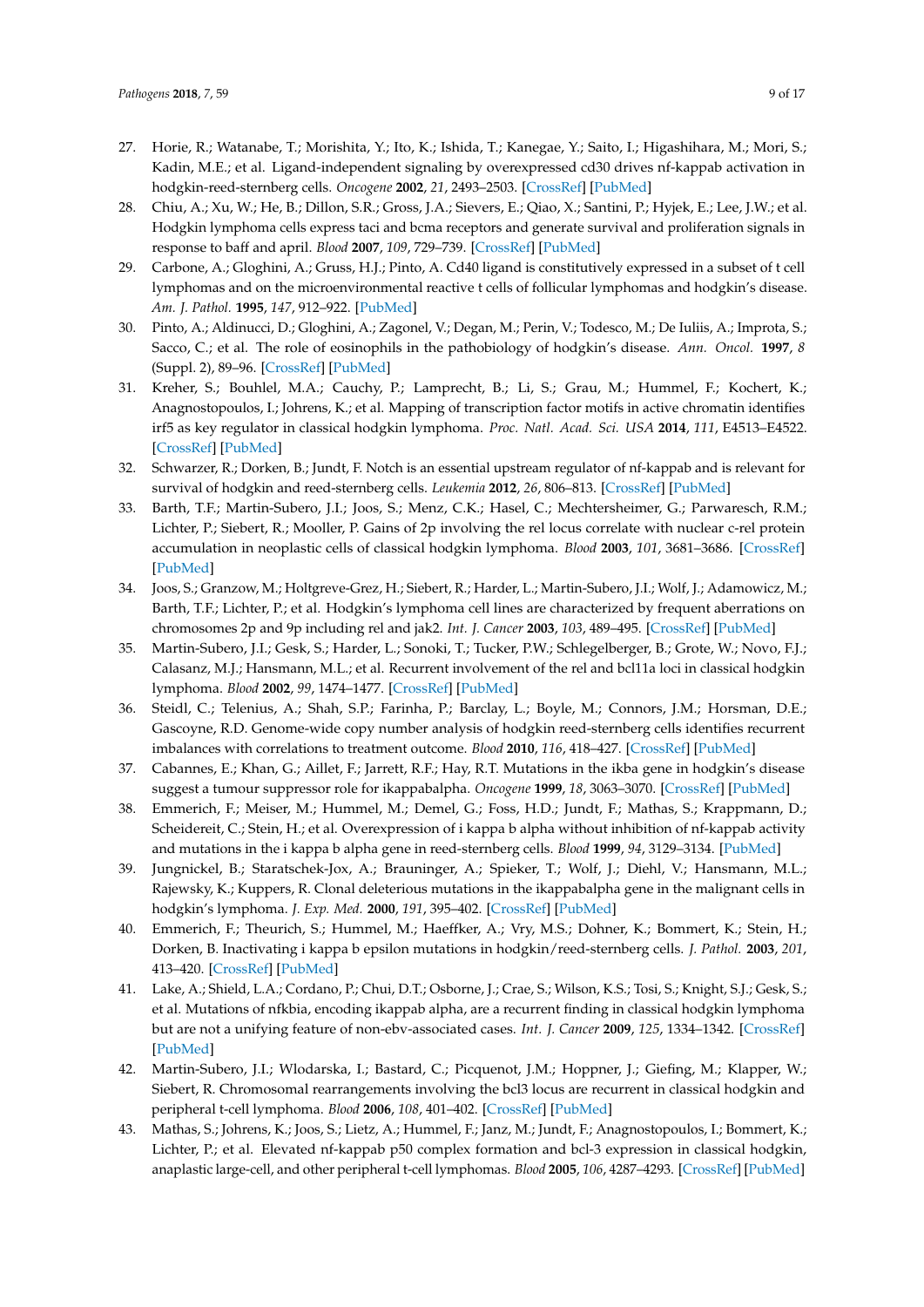- <span id="page-9-0"></span>44. Schmitz, R.; Hansmann, M.L.; Bohle, V.; Martin-Subero, J.I.; Hartmann, S.; Mechtersheimer, G.; Klapper, W.; Vater, I.; Giefing, M.; Gesk, S.; et al. Tnfaip3 (a20) is a tumor suppressor gene in hodgkin lymphoma and primary mediastinal b cell lymphoma. *J. Exp. Med.* **2009**, *206*, 981–989. [\[CrossRef\]](http://dx.doi.org/10.1084/jem.20090528) [\[PubMed\]](http://www.ncbi.nlm.nih.gov/pubmed/19380639)
- <span id="page-9-1"></span>45. Reichel, J.; Chadburn, A.; Rubinstein, P.G.; Giulino-Roth, L.; Tam, W.; Liu, Y.; Gaiolla, R.; Eng, K.; Brody, J.; Inghirami, G.; et al. Flow sorting and exome sequencing reveal the oncogenome of primary hodgkin and reed-sternberg cells. *Blood* **2015**, *125*, 1061–1072. [\[CrossRef\]](http://dx.doi.org/10.1182/blood-2014-11-610436) [\[PubMed\]](http://www.ncbi.nlm.nih.gov/pubmed/25488972)
- <span id="page-9-2"></span>46. Ranuncolo, S.M.; Pittaluga, S.; Evbuomwan, M.O.; Jaffe, E.S.; Lewis, B.A. Hodgkin lymphoma requires stabilized nik and constitutive relb expression for survival. *Blood* **2012**, *120*, 3756–3763. [\[CrossRef\]](http://dx.doi.org/10.1182/blood-2012-01-405951) [\[PubMed\]](http://www.ncbi.nlm.nih.gov/pubmed/22968463)
- <span id="page-9-3"></span>47. Otto, C.; Giefing, M.; Massow, A.; Vater, I.; Gesk, S.; Schlesner, M.; Richter, J.; Klapper, W.; Hansmann, M.L.; Siebert, R.; et al. Genetic lesions of the traf3 and map3k14 genes in classical hodgkin lymphoma. *Br. J. Haematol.* **2012**, *157*, 702–708. [\[CrossRef\]](http://dx.doi.org/10.1111/j.1365-2141.2012.09113.x) [\[PubMed\]](http://www.ncbi.nlm.nih.gov/pubmed/22469134)
- <span id="page-9-4"></span>48. Cattaruzza, L.; Gloghini, A.; Olivo, K.; Di Francia, R.; Lorenzon, D.; De Filippi, R.; Carbone, A.; Colombatti, A.; Pinto, A.; Aldinucci, D. Functional coexpression of interleukin (il)-7 and its receptor (il-7r) on hodgkin and reed-sternberg cells: Involvement of il-7 in tumor cell growth and microenvironmental interactions of hodgkin's lymphoma. *Int. J. Cancer* **2009**, *125*, 1092–1101. [\[CrossRef\]](http://dx.doi.org/10.1002/ijc.24389) [\[PubMed\]](http://www.ncbi.nlm.nih.gov/pubmed/19391137)
- 49. Skinnider, B.F.; Elia, A.J.; Gascoyne, R.D.; Trumper, L.H.; von Bonin, F.; Kapp, U.; Patterson, B.; Snow, B.E.; Mak, T.W. Interleukin 13 and interleukin 13 receptor are frequently expressed by hodgkin and reed-sternberg cells of hodgkin lymphoma. *Blood* **2001**, *97*, 250–255. [\[CrossRef\]](http://dx.doi.org/10.1182/blood.V97.1.250) [\[PubMed\]](http://www.ncbi.nlm.nih.gov/pubmed/11133768)
- 50. Kapp, U.; Yeh, W.-C.; Patterson, B.; Elia, A.J.; Kägi, D.; Ho, A.; Hessel, A.; Tipsword, M.; Williams, A.; Mirtsos, C.; et al. Interleukin 13 is secreted by and stimulates the growth of hodgkin and reed-sternberg cells. *J. Exp. Med.* **1999**, *189*, 1939–1946. [\[CrossRef\]](http://dx.doi.org/10.1084/jem.189.12.1939) [\[PubMed\]](http://www.ncbi.nlm.nih.gov/pubmed/10377189)
- 51. Gruss, H.J.; Brach, M.A.; Drexler, H.G.; Bross, K.J.; Herrmann, F. Interleukin-9 is expressed by primary and cultured hodgkin and reed-sternberg cells. *Cancer Res.* **1992**, *52*, 1026–1031. [\[PubMed\]](http://www.ncbi.nlm.nih.gov/pubmed/1737332)
- <span id="page-9-5"></span>52. Aldinucci, D.; Poletto, D.; Gloghini, A.; Nanni, P.; Degan, M.; Perin, T.; Ceolin, P.; Rossi, F.M.; Gattei, V.; Carbone, A.; et al. Expression of functional interleukin-3 receptors on hodgkin and reed-sternberg cells. *Am. J. Pathol.* **2002**, *160*, 585–596. [\[CrossRef\]](http://dx.doi.org/10.1016/S0002-9440(10)64878-X)
- <span id="page-9-6"></span>53. Lamprecht, B.; Kreher, S.; Anagnostopoulos, I.; Johrens, K.; Monteleone, G.; Jundt, F.; Stein, H.; Janz, M.; Dorken, B.; Mathas, S. Aberrant expression of the th2 cytokine il-21 in hodgkin lymphoma cells regulates stat3 signaling and attracts treg cells via regulation of mip-3alpha. *Blood* **2008**, *112*, 3339–3347. [\[CrossRef\]](http://dx.doi.org/10.1182/blood-2008-01-134783) [\[PubMed\]](http://www.ncbi.nlm.nih.gov/pubmed/18684866)
- <span id="page-9-7"></span>54. Scheeren, F.A.; Diehl, S.A.; Smit, L.A.; Beaumont, T.; Naspetti, M.; Bende, R.J.; Blom, B.; Karube, K.; Ohshima, K.; van Noesel, C.J.; et al. Il-21 is expressed in hodgkin lymphoma and activates stat5: Evidence that activated stat5 is required for hodgkin lymphomagenesis. *Blood* **2008**, *111*, 4706–4715. [\[CrossRef\]](http://dx.doi.org/10.1182/blood-2007-08-105643) [\[PubMed\]](http://www.ncbi.nlm.nih.gov/pubmed/18296629)
- 55. Hinz, M.; Lemke, P.; Anagnostopoulos, I.; Hacker, C.; Krappmann, D.; Mathas, S.; Dörken, B.; Zenke, M.; Stein, H.; Scheidereit, C. Nuclear factor κb–dependent gene expression profiling of hodgkin's disease tumor cells, pathogenetic significance, and link to constitutive signal transducer and activator of transcription 5a activity. *J. Exp. Med.* **2002**, *196*, 605–617. [\[CrossRef\]](http://dx.doi.org/10.1084/jem.20020062) [\[PubMed\]](http://www.ncbi.nlm.nih.gov/pubmed/12208876)
- 56. Skinnider, B.F.; Elia, A.J.; Gascoyne, R.D.; Patterson, B.; Trumper, L.; Kapp, U.; Mak, T.W. Signal transducer and activator of transcription 6 is frequently activated in hodgkin and reed-sternberg cells of hodgkin lymphoma. *Blood* **2002**, *99*, 618–626. [\[CrossRef\]](http://dx.doi.org/10.1182/blood.V99.2.618) [\[PubMed\]](http://www.ncbi.nlm.nih.gov/pubmed/11781246)
- <span id="page-9-8"></span>57. Kube, D.; Holtick, U.; Vockerodt, M.; Ahmadi, T.; Haier, B.; Behrmann, I.; Heinrich, P.C.; Diehl, V.; Tesch, H. Stat3 is constitutively activated in hodgkin cell lines. *Blood* **2001**, *98*, 762–770. [\[CrossRef\]](http://dx.doi.org/10.1182/blood.V98.3.762) [\[PubMed\]](http://www.ncbi.nlm.nih.gov/pubmed/11468177)
- <span id="page-9-9"></span>58. Joos, S.; Kupper, M.; Ohl, S.; von Bonin, F.; Mechtersheimer, G.; Bentz, M.; Marynen, P.; Moller, P.; Pfreundschuh, M.; Trumper, L.; et al. Genomic imbalances including amplification of the tyrosine kinase gene jak2 in cd30+ hodgkin cells. *Cancer Res.* **2000**, *60*, 549–552. [\[PubMed\]](http://www.ncbi.nlm.nih.gov/pubmed/10676635)
- 59. Weniger, M.A.; Melzner, I.; Menz, C.K.; Wegener, S.; Bucur, A.J.; Dorsch, K.; Mattfeldt, T.; Barth, T.F.; Moller, P. Mutations of the tumor suppressor gene socs-1 in classical hodgkin lymphoma are frequent and associated with nuclear phospho-stat5 accumulation. *Oncogene* **2006**, *25*, 2679–2684. [\[CrossRef\]](http://dx.doi.org/10.1038/sj.onc.1209151) [\[PubMed\]](http://www.ncbi.nlm.nih.gov/pubmed/16532038)
- 60. Gunawardana, J.; Chan, F.C.; Telenius, A.; Woolcock, B.; Kridel, R.; Tan, K.L.; Ben-Neriah, S.; Mottok, A.; Lim, R.S.; Boyle, M.; et al. Recurrent somatic mutations of ptpn1 in primary mediastinal b cell lymphoma and hodgkin lymphoma. *Nat. Genet.* **2014**, *46*, 329–335. [\[CrossRef\]](http://dx.doi.org/10.1038/ng.2900) [\[PubMed\]](http://www.ncbi.nlm.nih.gov/pubmed/24531327)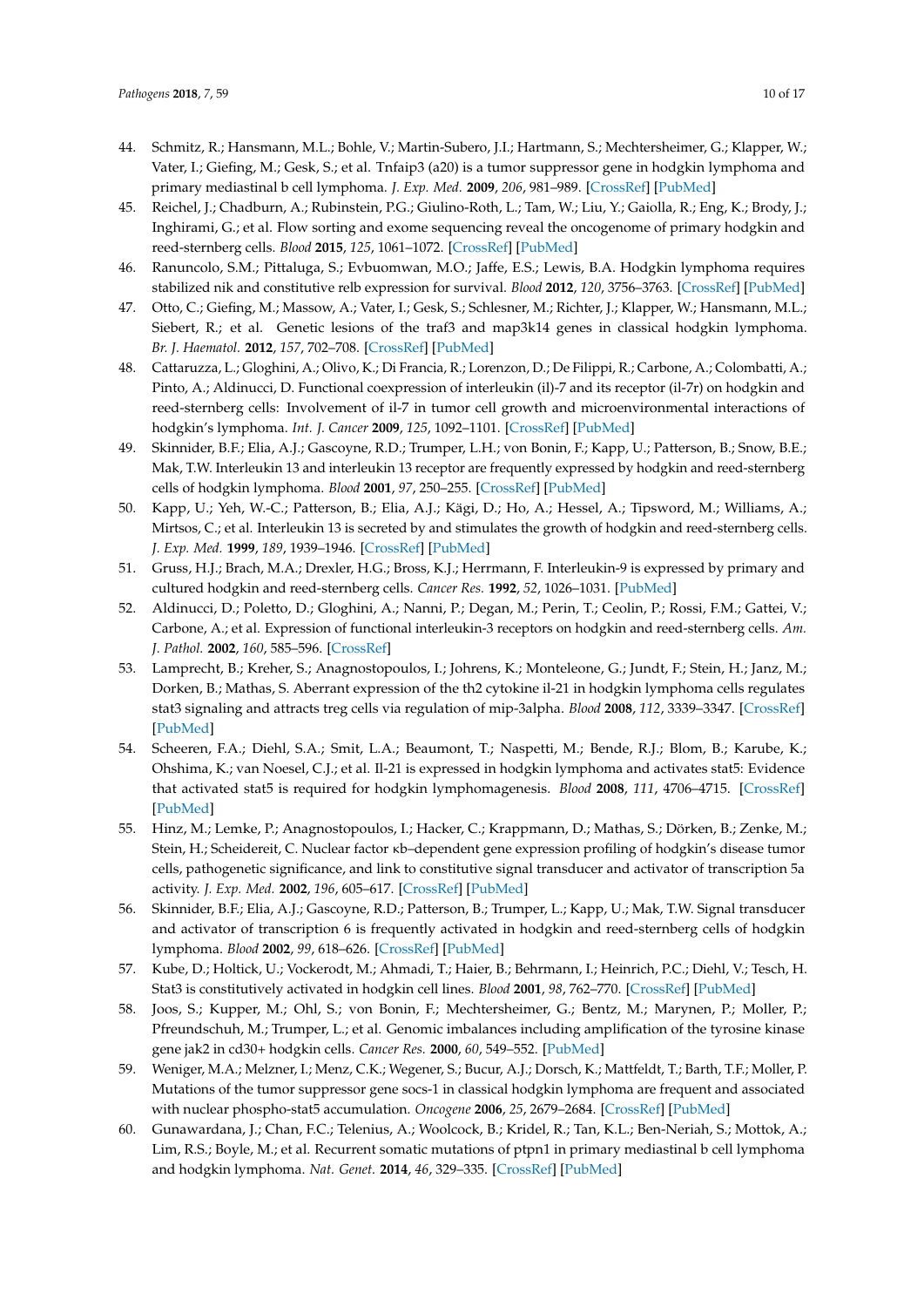- 61. Tiacci, E.; Penson, A.; Schiavoni, G.; Ladewig, E.; Fortini, E.; Wang, Y.C.; Spanhol-Rosseto, A.; Venanzi, A.; Gianni, A.M.; Viviani, S.; et al. New recurrently mutated genes in classical hodgkin lymphoma revealed by whole-exome sequencing of microdissected tumor cells. *Blood* **2016**, *128*, 1088.
- <span id="page-10-0"></span>62. Zahn, M.; Marienfeld, R.; Melzner, I.; Heinrich, J.; Renner, B.; Wegener, S.; Miessner, A.; Barth, T.F.; Dorsch, K.; Bruderlein, S.; et al. A novel ptpn1 splice variant upregulates jak/stat activity in classical hodgkin lymphoma cells. *Blood* **2017**, *129*, 1480–1490. [\[CrossRef\]](http://dx.doi.org/10.1182/blood-2016-06-720516) [\[PubMed\]](http://www.ncbi.nlm.nih.gov/pubmed/28082443)
- <span id="page-10-1"></span>63. Lollies, A.; Hartmann, S.; Schneider, M.; Bracht, T.; Weiss, A.L.; Arnolds, J.; Klein-Hitpass, L.; Sitek, B.; Hansmann, M.L.; Kuppers, R.; et al. An oncogenic axis of stat-mediated batf3 upregulation causing myc activity in classical hodgkin lymphoma and anaplastic large cell lymphoma. *Leukemia* **2018**, *32*, 92–101. [\[CrossRef\]](http://dx.doi.org/10.1038/leu.2017.203) [\[PubMed\]](http://www.ncbi.nlm.nih.gov/pubmed/28659618)
- <span id="page-10-2"></span>64. Mathas, S.; Hinz, M.; Anagnostopoulos, I.; Krappmann, D.; Lietz, A.; Jundt, F.; Bommert, K.; Mechta-Grigoriou, F.; Stein, H.; Dorken, B.; et al. Aberrantly expressed c-jun and junb are a hallmark of hodgkin lymphoma cells, stimulate proliferation and synergize with nf-kappa b. *EMBO J.* **2002**, *21*, 4104–4113. [\[CrossRef\]](http://dx.doi.org/10.1093/emboj/cdf389) [\[PubMed\]](http://www.ncbi.nlm.nih.gov/pubmed/12145210)
- <span id="page-10-3"></span>65. Dutton, A.; Reynolds, G.M.; Dawson, C.W.; Young, L.S.; Murray, P.G. Constitutive activation of phosphatidyl-inositide 3 kinase contributes to the survival of hodgkin's lymphoma cells through a mechanism involving akt kinase and mtor. *J. Pathol.* **2005**, *205*, 498–506. [\[CrossRef\]](http://dx.doi.org/10.1002/path.1725) [\[PubMed\]](http://www.ncbi.nlm.nih.gov/pubmed/15714459)
- <span id="page-10-4"></span>66. Georgakis, G.V.; Li, Y.; Rassidakis, G.Z.; Medeiros, L.J.; Mills, G.B.; Younes, A. Inhibition of the phosphatidylinositol-3 kinase/akt promotes g1 cell cycle arrest and apoptosis in hodgkin lymphoma. *Br. J. Haematol.* **2006**, *132*, 503–511. [\[CrossRef\]](http://dx.doi.org/10.1111/j.1365-2141.2005.05881.x) [\[PubMed\]](http://www.ncbi.nlm.nih.gov/pubmed/16412023)
- <span id="page-10-5"></span>67. Vrzalikova, K.; Ibrahim, M.; Vockerodt, M.; Perry, T.; Margielewska, S.; Lupino, L.; Nagy, E.; Soilleux, E.; Liebelt, D.; Hollows, R.; et al. S1pr1 drives a feed forward signalling loop to regulate batf3 and the transcriptional programme of hodgkin lymphoma cells. *Leukemia* **2017**, *32*, 214. [\[CrossRef\]](http://dx.doi.org/10.1038/leu.2017.275) [\[PubMed\]](http://www.ncbi.nlm.nih.gov/pubmed/28878352)
- <span id="page-10-6"></span>68. Willenbrock, K.; Kuppers, R.; Renne, C.; Brune, V.; Eckerle, S.; Weidmann, E.; Brauninger, A.; Hansmann, M.L. Common features and differences in the transcriptome of large cell anaplastic lymphoma and classical hodgkin's lymphoma. *Haematologica* **2006**, *91*, 596–604. [\[PubMed\]](http://www.ncbi.nlm.nih.gov/pubmed/16670065)
- 69. Renne, C.; Minner, S.; Kuppers, R.; Hansmann, M.L.; Brauninger, A. Autocrine ngfbeta/trka signalling is an important survival factor for hodgkin lymphoma derived cell lines. *Leuk. Res.* **2008**, *32*, 163–167. [\[CrossRef\]](http://dx.doi.org/10.1016/j.leukres.2007.05.019) [\[PubMed\]](http://www.ncbi.nlm.nih.gov/pubmed/17673289)
- <span id="page-10-7"></span>70. Renne, C.; Willenbrock, K.; Kuppers, R.; Hansmann, M.L.; Brauninger, A. Autocrine- and paracrine-activated receptor tyrosine kinases in classic hodgkin lymphoma. *Blood* **2005**, *105*, 4051–4059. [\[CrossRef\]](http://dx.doi.org/10.1182/blood-2004-10-4008) [\[PubMed\]](http://www.ncbi.nlm.nih.gov/pubmed/15677564)
- <span id="page-10-8"></span>71. Cader, F.Z.; Vockerodt, M.; Bose, S.; Nagy, E.; Brundler, M.A.; Kearns, P.; Murray, P.G. The ebv oncogene lmp1 protects lymphoma cells from cell death through the collagen-mediated activation of ddr1. *Blood* **2013**, *122*, 4237–4245. [\[CrossRef\]](http://dx.doi.org/10.1182/blood-2013-04-499004) [\[PubMed\]](http://www.ncbi.nlm.nih.gov/pubmed/24136166)
- <span id="page-10-9"></span>72. Levine, P.H.; Ablashi, D.V.; Berard, C.W.; Carbone, P.P.; Waggoner, D.E.; Malan, L. Elevated antibody titers to epstein-barr virus in hodgkin's disease. *Cancer* **1971**, *27*, 416–421. [\[CrossRef\]](http://dx.doi.org/10.1002/1097-0142(197102)27:2<416::AID-CNCR2820270227>3.0.CO;2-W)
- <span id="page-10-10"></span>73. Mueller, N.; Evans, A.; Harris, N.L.; Comstock, G.W.; Jellum, E.; Magnus, K.; Orentreich, N.; Polk, B.F.; Vogelman, J. Hodgkin's disease and epstein-barr virus. Altered antibody pattern before diagnosis. *N. Engl. J. Med.* **1989**, *320*, 689–695. [\[CrossRef\]](http://dx.doi.org/10.1056/NEJM198903163201103) [\[PubMed\]](http://www.ncbi.nlm.nih.gov/pubmed/2537928)
- <span id="page-10-11"></span>74. Connelly, R.R.; Christine, B.W. A cohort study of cancer following infectious mononucleosis. *Cancer Res.* **1974**, *34*, 1172–1178. [\[PubMed\]](http://www.ncbi.nlm.nih.gov/pubmed/4842360)
- 75. Rosdahl, N.; Larsen, S.O.; Clemmesen, J. Hodgkin's disease in patients with previous infectious mononucleosis: 30 years' experience. *BMJ* **1974**, *2*, 253–256. [\[CrossRef\]](http://dx.doi.org/10.1136/bmj.2.5913.253) [\[PubMed\]](http://www.ncbi.nlm.nih.gov/pubmed/4406463)
- 76. Hjalgrim, H.; Smedby, K.E.; Rostgaard, K.; Molin, D.; Hamilton-Dutoit, S.; Chang, E.T.; Ralfkiaer, E.; Sundstrom, C.; Adami, H.O.; Glimelius, B.; et al. Infectious mononucleosis, childhood social environment, and risk of hodgkin lymphoma. *Cancer Res.* **2007**, *67*, 2382–2388. [\[CrossRef\]](http://dx.doi.org/10.1158/0008-5472.CAN-06-3566) [\[PubMed\]](http://www.ncbi.nlm.nih.gov/pubmed/17332371)
- <span id="page-10-12"></span>77. Hjalgrim, H.; Munksgaard, L.; Melbye, M. Epstein-barr virus and hodgkin's lymphoma. *Ugeskr Laeger* **2002**, *164*, 5924–5927. [\[PubMed\]](http://www.ncbi.nlm.nih.gov/pubmed/12553111)
- <span id="page-10-13"></span>78. Poppema, S.; van Imhoff, G.; Torensma, R.; Smit, J. Lymphadenopathy morphologically consistent with hodgkin's disease associated with epstein-barr virus infection. *Am. J. Clin. Pathol.* **1985**, *84*, 385–390. [\[CrossRef\]](http://dx.doi.org/10.1093/ajcp/84.3.385) [\[PubMed\]](http://www.ncbi.nlm.nih.gov/pubmed/2994459)
- <span id="page-10-14"></span>79. Weiss, L.M.; Strickler, J.G.; Warnke, R.A.; Purtilo, D.T.; Sklar, J. Epstein-barr viral DNA in tissues of hodgkin's disease. *Am. J. Pathol.* **1987**, *129*, 86–91. [\[PubMed\]](http://www.ncbi.nlm.nih.gov/pubmed/2821817)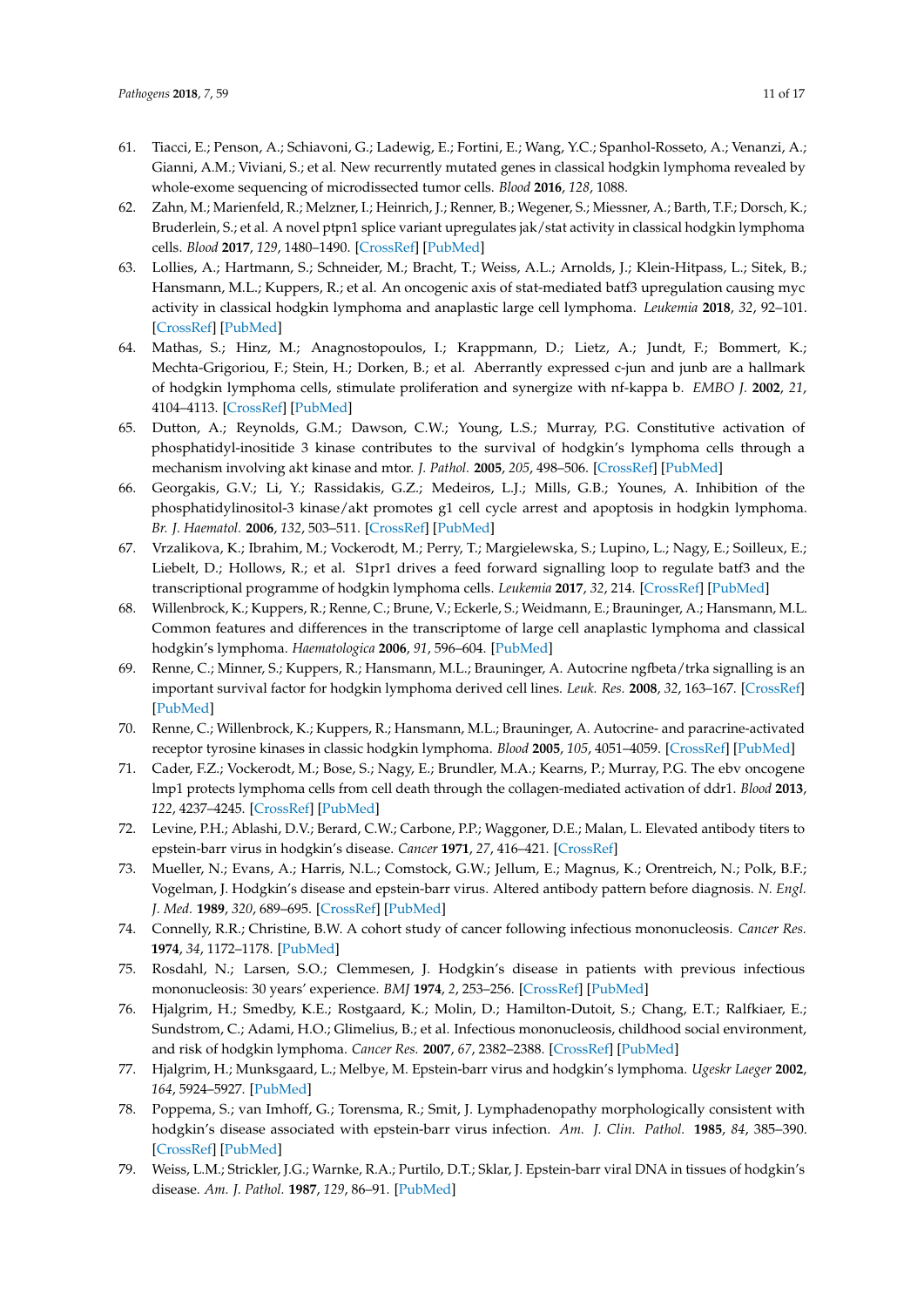- <span id="page-11-0"></span>80. Anagnostopoulos, I.; Herbst, H.; Niedobitek, G.; Stein, H. Demonstration of monoclonal ebv genomes in hodgkin's disease and ki-1-positive anaplastic large cell lymphoma by combined southern blot and in situ hybridization. *Blood* **1989**, *74*, 810–816. [\[PubMed\]](http://www.ncbi.nlm.nih.gov/pubmed/2546633)
- 81. Weiss, L.M.; Movahed, L.A.; Warnke, R.A.; Sklar, J. Detection of epstein-barr viral genomes in reed-sternberg cells of hodgkin's disease. *N. Engl. J. Med.* **1989**, *320*, 502–506. [\[CrossRef\]](http://dx.doi.org/10.1056/NEJM198902233200806) [\[PubMed\]](http://www.ncbi.nlm.nih.gov/pubmed/2536894)
- <span id="page-11-1"></span>82. Wu, T.-C.; Mann, R.B.; Charache, P.; Hayward, S.D.; Staal, S.; Lambe, B.C.; Ambinder, R.F. Detection of ebv gene expression in reed-sternberg cells of hodgkin's disease. *Int. J. Cancer* **1990**, *46*, 801–804. [\[CrossRef\]](http://dx.doi.org/10.1002/ijc.2910460509) [\[PubMed\]](http://www.ncbi.nlm.nih.gov/pubmed/2172169)
- <span id="page-11-2"></span>83. Coates, P.J.; Slavin, G.; D'Ardenne, A.J. Persistence of epstein-barr virus in reed-sternberg cells throughout the course of hodgkin's disease. *J. Pathol.* **1991**, *164*, 291–297. [\[CrossRef\]](http://dx.doi.org/10.1002/path.1711640404) [\[PubMed\]](http://www.ncbi.nlm.nih.gov/pubmed/1656004)
- <span id="page-11-3"></span>84. Glaser, S.L.; Lin, R.J.; Stewart, S.L.; Ambinder, R.F.; Jarrett, R.F.; Brousset, P.; Pallesen, G.; Gulley, M.L.; Khan, G.; O'Grady, J.; et al. Epstein-barr virus-associated hodgkin's disease: Epidemiologic characteristics in international data. *Int. J. Cancer* **1997**, *70*, 375–382. [\[CrossRef\]](http://dx.doi.org/10.1002/(SICI)1097-0215(19970207)70:4<375::AID-IJC1>3.0.CO;2-T)
- <span id="page-11-4"></span>85. Glaser, S.L.; Jarrett, R.F. The epidemiology of Hodgkin's disease. *Baillieres Clin. Haematol.* **1996**, *9*, 401–416. [\[CrossRef\]](http://dx.doi.org/10.1016/S0950-3536(96)80018-7)
- <span id="page-11-5"></span>86. Chang, K.L.; Albujar, P.F.; Chen, Y.Y.; Johnson, R.M.; Weiss, L.M. High prevalence of epstein-barr virus in the reed-sternberg cells of hodgkin's disease occurring in peru. *Blood* **1993**, *81*, 496–501. [\[PubMed\]](http://www.ncbi.nlm.nih.gov/pubmed/8380728)
- <span id="page-11-6"></span>87. Weinreb, M.; Day, P.J.; Niggli, F.; Green, E.K.; Nyong'o, A.O.; Othieno-Abinya, N.A.; Riyat, M.S.; Raafat, F.; Mann, J.R. The consistent association between epstein-barr virus and hodgkin's disease in children in kenya. *Blood* **1996**, *87*, 3828–3836. [\[PubMed\]](http://www.ncbi.nlm.nih.gov/pubmed/8611709)
- <span id="page-11-7"></span>88. Armstrong, A.A.; Alexander, F.E.; Cartwright, R.; Angus, B.; Krajewski, A.S.; Wright, D.H.; Brown, I.; Lee, F.; Kane, E.; Jarrett, R.F. Epstein-barr virus and hodgkin's disease: Further evidence for the three disease hypothesis. *Leukemia* **1998**, *12*, 1272–1276. [\[CrossRef\]](http://dx.doi.org/10.1038/sj.leu.2401097) [\[PubMed\]](http://www.ncbi.nlm.nih.gov/pubmed/9697883)
- <span id="page-11-8"></span>89. Jarrett, R.F.; Gallagher, A.; Jones, D.B.; Alexander, F.E.; Krajewski, A.S.; Kelsey, A.; Adams, J.; Angus, B.; Gledhill, S.; Wright, D.H.; et al. Detection of epstein-barr virus genomes in hodgkin's disease: Relation to age. *J. Clin. Pathol.* **1991**, *44*, 844–848. [\[CrossRef\]](http://dx.doi.org/10.1136/jcp.44.10.844) [\[PubMed\]](http://www.ncbi.nlm.nih.gov/pubmed/1660054)
- <span id="page-11-9"></span>90. Flavell, K.J.; Biddulph, J.P.; Powell, J.E.; Parkes, S.E.; Redfern, D.; Weinreb, M.; Nelson, P.; Mann, J.R.; Young, L.S.; Murray, P.G. South asian ethnicity and material deprivation increase the risk of epstein-barr virus infection in childhood hodgkin's disease. *Br. J. Cancer* **2001**, *85*, 350–356. [\[CrossRef\]](http://dx.doi.org/10.1054/bjoc.2001.1872) [\[PubMed\]](http://www.ncbi.nlm.nih.gov/pubmed/11487264)
- <span id="page-11-10"></span>91. Westhoff Smith, D.; Sugden, B. Potential cellular functions of epstein-barr nuclear antigen 1 (ebna1) of epstein-barr virus. *Viruses* **2013**, *5*, 226–240. [\[CrossRef\]](http://dx.doi.org/10.3390/v5010226) [\[PubMed\]](http://www.ncbi.nlm.nih.gov/pubmed/23325328)
- <span id="page-11-11"></span>92. Frappier, L. Contributions of epstein-barr nuclear antigen 1 (ebna1) to cell immortalization and survival. *Viruses* **2012**, *4*, 1537–1547. [\[CrossRef\]](http://dx.doi.org/10.3390/v4091537) [\[PubMed\]](http://www.ncbi.nlm.nih.gov/pubmed/23170171)
- 93. Frappier, L. Ebna1 and host factors in epstein-barr virus latent DNA replication. *Curr. Opin. Virol.* **2012**, *2*, 733–739. [\[CrossRef\]](http://dx.doi.org/10.1016/j.coviro.2012.09.005) [\[PubMed\]](http://www.ncbi.nlm.nih.gov/pubmed/23031715)
- <span id="page-11-12"></span>94. Frappier, L. The epstein-barr virus ebna1 protein. *Scientifica (Cairo)* **2012**, *2012*, 438204. [\[CrossRef\]](http://dx.doi.org/10.6064/2012/438204) [\[PubMed\]](http://www.ncbi.nlm.nih.gov/pubmed/24278697)
- <span id="page-11-13"></span>95. Kennedy, G.; Komano, J.; Sugden, B. Epstein-barr virus provides a survival factor to burkitt's lymphomas. *Proc. Natl. Acad. Sci. USA* **2003**, *100*, 14269–14274. [\[CrossRef\]](http://dx.doi.org/10.1073/pnas.2336099100) [\[PubMed\]](http://www.ncbi.nlm.nih.gov/pubmed/14603034)
- <span id="page-11-14"></span>96. Saridakis, V.; Sheng, Y.; Sarkari, F.; Holowaty, M.N.; Shire, K.; Nguyen, T.; Zhang, R.G.; Liao, J.; Lee, W.; Edwards, A.M.; et al. Structure of the p53 binding domain of hausp/usp7 bound to epstein-barr nuclear antigen 1 implications for ebv-mediated immortalization. *Mol. Cell.* **2005**, *18*, 25–36. [\[CrossRef\]](http://dx.doi.org/10.1016/j.molcel.2005.02.029) [\[PubMed\]](http://www.ncbi.nlm.nih.gov/pubmed/15808506)
- <span id="page-11-15"></span>97. Kube, D.; Vockerodt, M.; Weber, O.; Hell, K.; Wolf, J.; Haier, B.; Grasser, F.A.; Muller-Lantzsch, N.; Kieff, E.; Diehl, V.; et al. Expression of epstein-barr virus nuclear antigen 1 is associated with enhanced expression of cd25 in the hodgkin cell line l428. *J. Virol.* **1999**, *73*, 1630–1636. [\[PubMed\]](http://www.ncbi.nlm.nih.gov/pubmed/9882370)
- <span id="page-11-16"></span>98. Flavell, J.R.; Baumforth, K.R.; Wood, V.H.; Davies, G.L.; Wei, W.; Reynolds, G.M.; Morgan, S.; Boyce, A.; Kelly, G.L.; Young, L.S.; et al. Down-regulation of the tgf-beta target gene, ptprk, by the epstein-barr virus encoded ebna1 contributes to the growth and survival of hodgkin lymphoma cells. *Blood* **2008**, *111*, 292–301. [\[CrossRef\]](http://dx.doi.org/10.1182/blood-2006-11-059881) [\[PubMed\]](http://www.ncbi.nlm.nih.gov/pubmed/17720884)
- <span id="page-11-17"></span>99. Wood, V.H.; O'Neil, J.D.; Wei, W.; Stewart, S.E.; Dawson, C.W.; Young, L.S. Epstein-barr virus-encoded ebna1 regulates cellular gene transcription and modulates the stat1 and tgfbeta signaling pathways. *Oncogene* **2007**, *26*, 4135–4147. [\[CrossRef\]](http://dx.doi.org/10.1038/sj.onc.1210496) [\[PubMed\]](http://www.ncbi.nlm.nih.gov/pubmed/17486072)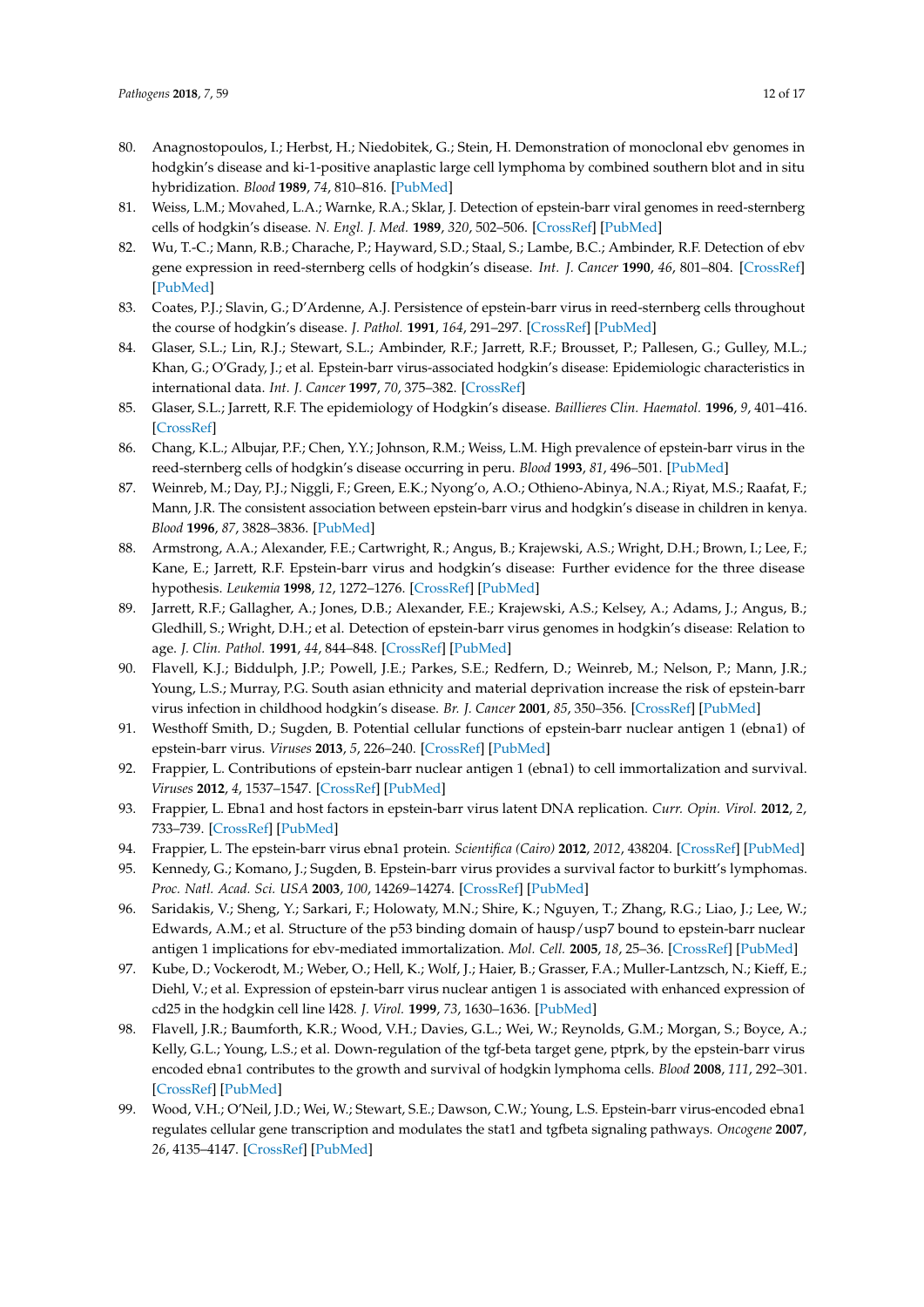- <span id="page-12-0"></span>100. Baumforth, K.R.; Birgersdotter, A.; Reynolds, G.M.; Wei, W.; Kapatai, G.; Flavell, J.R.; Kalk, E.; Piper, K.; Lee, S.; Machado, L.; et al. Expression of the epstein-barr virus-encoded epstein-barr virus nuclear antigen 1 in hodgkin's lymphoma cells mediates up-regulation of ccl20 and the migration of regulatory t cells. *Am. J. Pathol.* **2008**, *173*, 195–204. [\[CrossRef\]](http://dx.doi.org/10.2353/ajpath.2008.070845) [\[PubMed\]](http://www.ncbi.nlm.nih.gov/pubmed/18502823)
- <span id="page-12-1"></span>101. Wilson, J.B.; Bell, J.L.; Levine, A.J. Expression of epstein-barr virus nuclear antigen-1 induces b cell neoplasia in transgenic mice. *EMBO J.* **1996**, *15*, 3117–3126. [\[PubMed\]](http://www.ncbi.nlm.nih.gov/pubmed/8670812)
- <span id="page-12-2"></span>102. Tsimbouri, P.; Drotar, M.E.; Coy, J.L.; Wilson, J.B. Bcl-xl and rag genes are induced and the response to il-2 enhanced in emuebna-1 transgenic mouse lymphocytes. *Oncogene* **2002**, *21*, 5182–5187. [\[CrossRef\]](http://dx.doi.org/10.1038/sj.onc.1205490) [\[PubMed\]](http://www.ncbi.nlm.nih.gov/pubmed/12140768)
- <span id="page-12-3"></span>103. Kang, M.S.; Lu, H.; Yasui, T.; Sharpe, A.; Warren, H.; Cahir-McFarland, E.; Bronson, R.; Hung, S.C.; Kieff, E. Epstein-barr virus nuclear antigen 1 does not induce lymphoma in transgenic fvb mice. *Proc. Natl. Acad. Sci. USA* **2005**, *102*, 820–825. [\[CrossRef\]](http://dx.doi.org/10.1073/pnas.0408774102) [\[PubMed\]](http://www.ncbi.nlm.nih.gov/pubmed/15640350)
- <span id="page-12-4"></span>104. Coppotelli, G.; Mughal, N.; Callegari, S.; Sompallae, R.; Caja, L.; Luijsterburg, M.S.; Dantuma, N.P.; Moustakas, A.; Masucci, M.G. The epstein-barr virus nuclear antigen-1 reprograms transcription by mimicry of high mobility group a proteins. *Nucleic Acids Res.* **2013**, *41*, 2950–2962. [\[CrossRef\]](http://dx.doi.org/10.1093/nar/gkt032) [\[PubMed\]](http://www.ncbi.nlm.nih.gov/pubmed/23358825)
- <span id="page-12-5"></span>105. Dresang, L.R.; Vereide, D.T.; Sugden, B. Identifying sites bound by epstein-barr virus nuclear antigen 1 (ebna1) in the human genome: Defining a position-weighted matrix to predict sites bound by ebna1 in viral genomes. *J. Virol.* **2009**, *83*, 2930–2940. [\[CrossRef\]](http://dx.doi.org/10.1128/JVI.01974-08) [\[PubMed\]](http://www.ncbi.nlm.nih.gov/pubmed/19129441)
- <span id="page-12-6"></span>106. Lu, F.; Wikramasinghe, P.; Norseen, J.; Tsai, K.; Wang, P.; Showe, L.; Davuluri, R.V.; Lieberman, P.M. Genome-wide analysis of host-chromosome binding sites for epstein-barr virus nuclear antigen 1 (ebna1). *Virol. J.* **2010**, *7*, 262. [\[CrossRef\]](http://dx.doi.org/10.1186/1743-422X-7-262) [\[PubMed\]](http://www.ncbi.nlm.nih.gov/pubmed/20929547)
- <span id="page-12-7"></span>107. Canaan, A.; Haviv, I.; Urban, A.E.; Schulz, V.P.; Hartman, S.; Zhang, Z.; Palejev, D.; Deisseroth, A.B.; Lacy, J.; Snyder, M.; et al. Ebna1 regulates cellular gene expression by binding cellular promoters. *Proc. Natl. Acad. Sci. USA* **2009**, *106*, 22421–22426. [\[CrossRef\]](http://dx.doi.org/10.1073/pnas.0911676106) [\[PubMed\]](http://www.ncbi.nlm.nih.gov/pubmed/20080792)
- <span id="page-12-8"></span>108. Tempera, I.; De Leo, A.; Kossenkov, A.V.; Cesaroni, M.; Song, H.; Dawany, N.; Showe, L.; Lu, F.; Wikramasinghe, P.; Lieberman, P.M. Identification of mef2b, ebf1, and il6r as direct gene targets of epstein-barr virus (ebv) nuclear antigen 1 critical for ebv-infected b-lymphocyte survival. *J. Virol.* **2016**, *90*, 345–355. [\[CrossRef\]](http://dx.doi.org/10.1128/JVI.02318-15) [\[PubMed\]](http://www.ncbi.nlm.nih.gov/pubmed/26468528)
- <span id="page-12-9"></span>109. Li, N.; Thompson, S.; Schultz, D.C.; Zhu, W.; Jiang, H.; Luo, C.; Lieberman, P.M. Discovery of selective inhibitors against ebna1 via high throughput in silico virtual screening. *PLoS ONE* **2010**, *5*, e10126. [\[CrossRef\]](http://dx.doi.org/10.1371/journal.pone.0010126) [\[PubMed\]](http://www.ncbi.nlm.nih.gov/pubmed/20405039)
- 110. Thompson, S.; Messick, T.; Schultz, D.C.; Reichman, M.; Lieberman, P.M. Development of a high-throughput screen for inhibitors of epstein-barr virus ebna1. *J. Biomol. Screen* **2010**, *15*, 1107–1115. [\[CrossRef\]](http://dx.doi.org/10.1177/1087057110379154) [\[PubMed\]](http://www.ncbi.nlm.nih.gov/pubmed/20930215)
- <span id="page-12-10"></span>111. Jiang, L.; Lui, Y.L.; Li, H.; Chan, C.F.; Lan, R.; Chan, W.L.; Lau, T.C.; Tsao, G.S.; Mak, N.K.; Wong, K.L. Ebna1-specific luminescent small molecules for the imaging and inhibition of latent ebv-infected tumor cells. *Chem. Commun.* **2014**, *50*, 6517–6519. [\[CrossRef\]](http://dx.doi.org/10.1039/C4CC01589D) [\[PubMed\]](http://www.ncbi.nlm.nih.gov/pubmed/24821080)
- <span id="page-12-11"></span>112. Taylor, G.S.; Jia, H.; Harrington, K.; Lee, L.W.; Turner, J.; Ladell, K.; Price, D.A.; Tanday, M.; Matthews, J.; Roberts, C.; et al. A recombinant modified vaccinia ankara vaccine encoding epstein-barr virus (ebv) target antigens: A phase i trial in uk patients with ebv-positive cancer. *Clin. Cancer Res.* **2014**, *20*, 5009–5022. [\[CrossRef\]](http://dx.doi.org/10.1158/1078-0432.CCR-14-1122-T) [\[PubMed\]](http://www.ncbi.nlm.nih.gov/pubmed/25124688)
- <span id="page-12-12"></span>113. Jones, K.; Nourse, J.P.; Morrison, L.; Nguyen-Van, D.; Moss, D.J.; Burrows, S.R.; Gandhi, M.K. Expansion of ebna1-specific effector t cells in posttransplantation lymphoproliferative disorders. *Blood* **2010**, *116*, 2245–2252. [\[CrossRef\]](http://dx.doi.org/10.1182/blood-2010-03-274076) [\[PubMed\]](http://www.ncbi.nlm.nih.gov/pubmed/20562330)
- <span id="page-12-13"></span>114. Icheva, V.; Kayser, S.; Wolff, D.; Tuve, S.; Kyzirakos, C.; Bethge, W.; Greil, J.; Albert, M.H.; Schwinger, W.; Nathrath, M.; et al. Adoptive transfer of epstein-barr virus (ebv) nuclear antigen 1-specific t cells as treatment for ebv reactivation and lymphoproliferative disorders after allogeneic stem-cell transplantation. *J. Clin. Oncol.* **2013**, *31*, 39–48. [\[CrossRef\]](http://dx.doi.org/10.1200/JCO.2011.39.8495) [\[PubMed\]](http://www.ncbi.nlm.nih.gov/pubmed/23169501)
- <span id="page-12-14"></span>115. Lista, M.J.; Martins, R.P.; Billant, O.; Contesse, M.A.; Findakly, S.; Pochard, P.; Daskalogianni, C.; Beauvineau, C.; Guetta, C.; Jamin, C.; et al. Nucleolin directly mediates epstein-barr virus immune evasion through binding to g-quadruplexes of ebna1 mrna. *Nat. Commun.* **2017**, *8*, 16043. [\[CrossRef\]](http://dx.doi.org/10.1038/ncomms16043) [\[PubMed\]](http://www.ncbi.nlm.nih.gov/pubmed/28685753)
- <span id="page-12-15"></span>116. Lam, N.; Sugden, B. Cd40 and its viral mimic, lmp1: Similar means to different ends. *Cell. Signal.* **2003**, *15*, 9–16. [\[CrossRef\]](http://dx.doi.org/10.1016/S0898-6568(02)00083-9)
- 117. Kaykas, A.; Worringer, K.; Sugden, B. Cd40 and lmp-1 both signal from lipid rafts but lmp-1 assembles a distinct, more efficient signaling complex. *Embo J.* **2001**, *20*, 2641–2654. [\[CrossRef\]](http://dx.doi.org/10.1093/emboj/20.11.2641) [\[PubMed\]](http://www.ncbi.nlm.nih.gov/pubmed/11387199)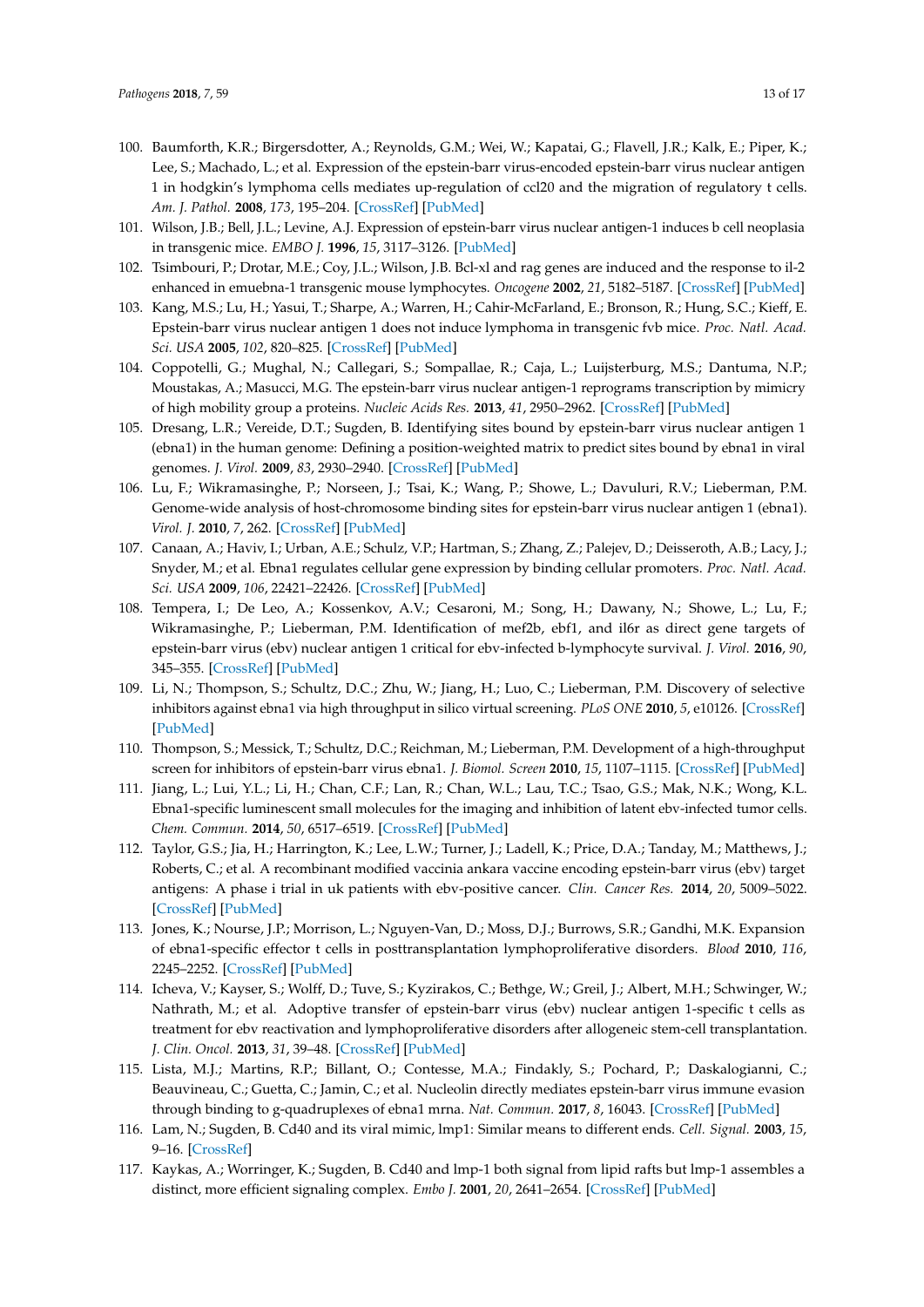- 118. Bishop, G.A.; Hostager, B.S. Signaling by cd40 and its mimics in b cell activation. *Immunol. Res.* **2001**, *24*, 97–110. [\[CrossRef\]](http://dx.doi.org/10.1385/IR:24:2:097)
- 119. Panagopoulos, D.; Victoratos, P.; Alexiou, M.; Kollias, G.; Mosialos, G. Comparative analysis of signal transduction by cd40 and the epstein-barr virus oncoprotein lmp1 in vivo. *J. Virol.* **2004**, *78*, 13253–13261. [\[CrossRef\]](http://dx.doi.org/10.1128/JVI.78.23.13253-13261.2004) [\[PubMed\]](http://www.ncbi.nlm.nih.gov/pubmed/15542676)
- <span id="page-13-0"></span>120. Kilger, E.; Kieser, A.; Baumann, M.; Hammerschmidt, W. Epstein-barr virus-mediated b-cell proliferation is dependent upon latent membrane protein 1, which simulates an activated cd40 receptor. *EMBO J.* **1998**, *17*, 1700–1709. [\[CrossRef\]](http://dx.doi.org/10.1093/emboj/17.6.1700) [\[PubMed\]](http://www.ncbi.nlm.nih.gov/pubmed/9501091)
- 121. Gires, O.; Kohlhuber, F.; Kilger, E.; Baumann, M.; Kieser, A.; Kaiser, C.; Zeidler, R.; Scheffer, B.; Ueffing, M.; Hammerschmidt, W. Latent membrane protein 1 of epstein-barr virus interacts with jak3 and activates stat proteins. *EMBO J.* **1999**, *18*, 3064–3073. [\[CrossRef\]](http://dx.doi.org/10.1093/emboj/18.11.3064) [\[PubMed\]](http://www.ncbi.nlm.nih.gov/pubmed/10357818)
- 122. Eliopoulos, A.G.; Young, L.S. Activation of the cjun n-terminal kinase (jnk) pathway by the epstein-barr virus-encoded latent membrane protein 1 (lmp1). *Oncogene* **1998**, *16*, 1731–1742. [\[CrossRef\]](http://dx.doi.org/10.1038/sj.onc.1201694) [\[PubMed\]](http://www.ncbi.nlm.nih.gov/pubmed/9582021)
- 123. Laherty, C.D.; Hu, H.M.; Opipari, A.W.; Wang, F.; Dixit, V.M. The epstein-barr virus lmp1 gene product induces a20 zinc finger protein expression by activating nuclear factor kappa b. *J. Biol. Chem.* **1992**, *267*, 24157–24160. [\[PubMed\]](http://www.ncbi.nlm.nih.gov/pubmed/1332946)
- <span id="page-13-1"></span>124. Huen, D.S.; Henderson, S.A.; Croom-Carter, D.; Rowe, M. The epstein-barr virus latent membrane protein-1 (lmp1) mediates activation of nf-kappa b and cell surface phenotype via two effector regions in its carboxy-terminal cytoplasmic domain. *Oncogene* **1995**, *10*, 549–560. [\[PubMed\]](http://www.ncbi.nlm.nih.gov/pubmed/7845680)
- <span id="page-13-2"></span>125. Schumacher, M.A.; Schmitz, R.; Brune, V.; Tiacci, E.; Doring, C.; Hansmann, M.L.; Siebert, R.; Kuppers, R. Mutations in the genes coding for the nf-kappab regulating factors ikappabalpha and a20 are uncommon in nodular lymphocyte-predominant hodgkin's lymphoma. *Haematologica* **2010**, *95*, 153–157. [\[CrossRef\]](http://dx.doi.org/10.3324/haematol.2009.010157) [\[PubMed\]](http://www.ncbi.nlm.nih.gov/pubmed/19648161)
- <span id="page-13-3"></span>126. Etzel, B.M.; Gerth, M.; Chen, Y.; Wunsche, E.; Facklam, T.; Beck, J.F.; Guntinas-Lichius, O.; Petersen, I. Mutation analysis of tumor necrosis factor alpha-induced protein 3 gene in hodgkin lymphoma. *Pathol. Res. Pract.* **2017**, *213*, 256–260. [\[CrossRef\]](http://dx.doi.org/10.1016/j.prp.2016.11.001) [\[PubMed\]](http://www.ncbi.nlm.nih.gov/pubmed/28189285)
- <span id="page-13-4"></span>127. Vockerodt, M.; Morgan, S.L.; Kuo, M.; Wei, W.; Chukwuma, M.B.; Arrand, J.R.; Kube, D.; Gordon, J.; Young, L.S.; Woodman, C.B.; et al. The epstein-barr virus oncoprotein, latent membrane protein-1, reprograms germinal centre b cells towards a hodgkin's reed-sternberg-like phenotype. *J. Pathol.* **2008**, *216*, 83–92. [\[CrossRef\]](http://dx.doi.org/10.1002/path.2384) [\[PubMed\]](http://www.ncbi.nlm.nih.gov/pubmed/18566961)
- <span id="page-13-5"></span>128. Anderton, J.A.; Bose, S.; Vockerodt, M.; Vrzalikova, K.; Wei, W.; Kuo, M.; Helin, K.; Christensen, J.; Rowe, M.; Murray, P.G.; et al. The h3k27me3 demethylase, kdm6b, is induced by epstein-barr virus and over-expressed in hodgkin's lymphoma. *Oncogene* **2011**, *30*, 2037–2043. [\[CrossRef\]](http://dx.doi.org/10.1038/onc.2010.579) [\[PubMed\]](http://www.ncbi.nlm.nih.gov/pubmed/21242977)
- 129. Leonard, S.; Gordon, N.; Smith, N.; Rowe, M.; Murray, P.G.; Woodman, C.B. Arginine methyltransferases are regulated by epstein-barr virus in b cells and are differentially expressed in hodgkin's lymphoma. *Pathogens* **2012**, *1*, 52–64. [\[CrossRef\]](http://dx.doi.org/10.3390/pathogens1010052) [\[PubMed\]](http://www.ncbi.nlm.nih.gov/pubmed/25436604)
- <span id="page-13-6"></span>130. Leonard, S.; Wei, W.; Anderton, J.; Vockerodt, M.; Rowe, M.; Murray, P.G.; Woodman, C.B. Epigenetic and transcriptional changes which follow epstein-barr virus infection of germinal center b cells and their relevance to the pathogenesis of hodgkin's lymphoma. *J. Virol.* **2011**, *85*, 9568–9577. [\[CrossRef\]](http://dx.doi.org/10.1128/JVI.00468-11) [\[PubMed\]](http://www.ncbi.nlm.nih.gov/pubmed/21752916)
- <span id="page-13-7"></span>131. Martin, K.A.; Lupey, L.N.; Tempera, I. Epstein-barr virus oncoprotein lmp1 mediates epigenetic changes in host gene expression through parp1. *J. Virol.* **2016**, *90*, 8520–8530. [\[CrossRef\]](http://dx.doi.org/10.1128/JVI.01180-16) [\[PubMed\]](http://www.ncbi.nlm.nih.gov/pubmed/27440880)
- 132. Motsch, N.; Pfuhl, T.; Mrazek, J.; Barth, S.; Grasser, F.A. Epstein-barr virus-encoded latent membrane protein 1 (lmp1) induces the expression of the cellular microrna mir-146a. *RNA Biol.* **2007**, *4*, 131–137. [\[CrossRef\]](http://dx.doi.org/10.4161/rna.4.3.5206) [\[PubMed\]](http://www.ncbi.nlm.nih.gov/pubmed/18347435)
- 133. Cameron, J.E.; Yin, Q.; Fewell, C.; Lacey, M.; McBride, J.; Wang, X.; Lin, Z.; Schaefer, B.C.; Flemington, E.K. Epstein-barr virus latent membrane protein 1 induces cellular microrna mir-146a, a modulator of lymphocyte signaling pathways. *J. Virol.* **2008**, *82*, 1946–1958. [\[CrossRef\]](http://dx.doi.org/10.1128/JVI.02136-07) [\[PubMed\]](http://www.ncbi.nlm.nih.gov/pubmed/18057241)
- 134. Lu, F.; Weidmer, A.; Liu, C.G.; Volinia, S.; Croce, C.M.; Lieberman, P.M. Epstein-barr virus-induced mir-155 attenuates nf-kappab signaling and stabilizes latent virus persistence. *J. Virol.* **2008**, *82*, 10436–10443. [\[CrossRef\]](http://dx.doi.org/10.1128/JVI.00752-08) [\[PubMed\]](http://www.ncbi.nlm.nih.gov/pubmed/18753206)
- 135. Anastasiadou, E.; Boccellato, F.; Vincenti, S.; Rosato, P.; Bozzoni, I.; Frati, L.; Faggioni, A.; Presutti, C.; Trivedi, P. Epstein-barr virus encoded lmp1 downregulates tcl1 oncogene through mir-29b. *Oncogene* **2010**, *29*, 1316–1328. [\[CrossRef\]](http://dx.doi.org/10.1038/onc.2009.439) [\[PubMed\]](http://www.ncbi.nlm.nih.gov/pubmed/19966860)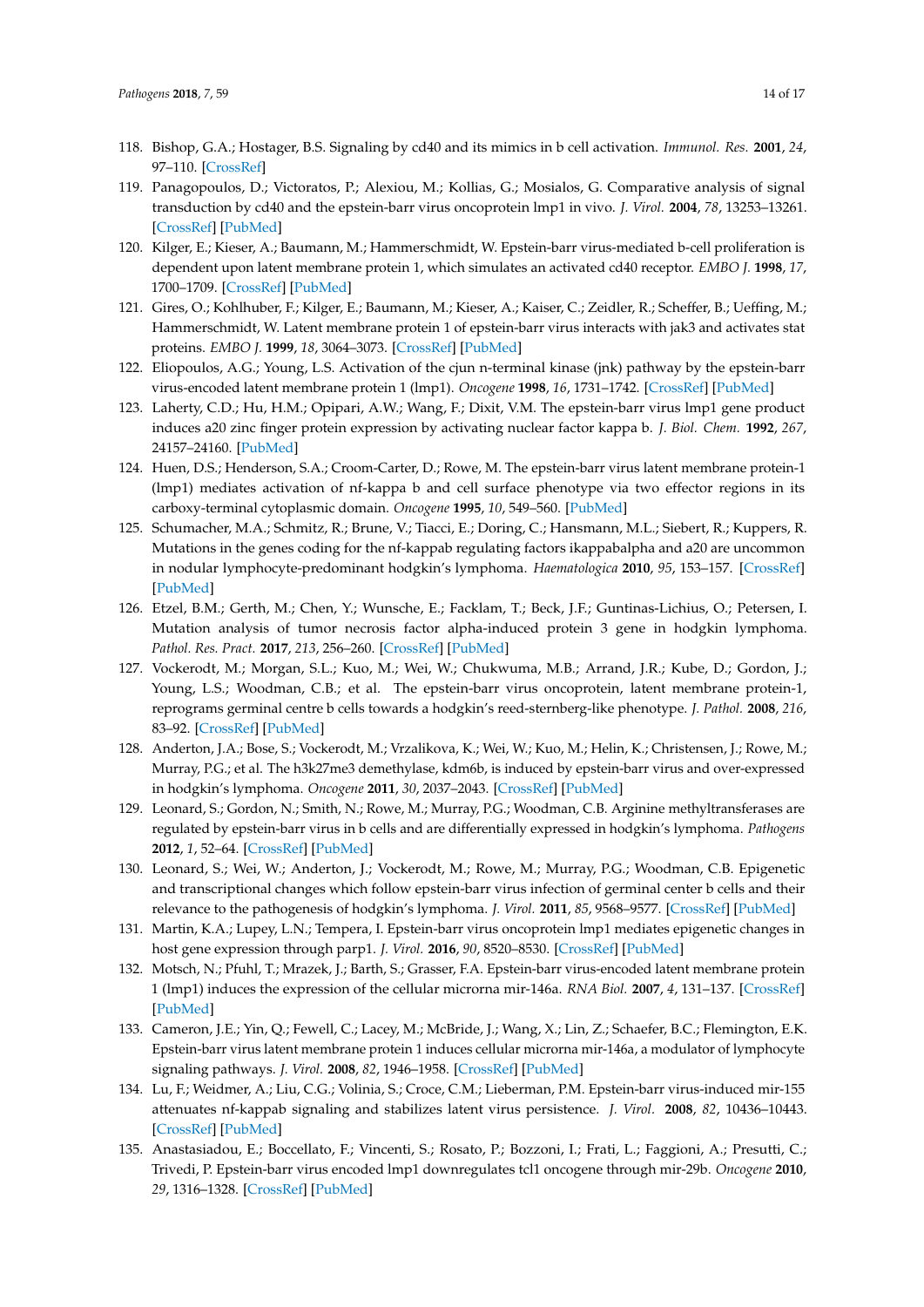- <span id="page-14-0"></span>136. Li, G.; Wu, Z.; Peng, Y.; Liu, X.; Lu, J.; Wang, L.; Pan, Q.; He, M.L.; Li, X.P. Microrna-10b induced by epstein-barr virus-encoded latent membrane protein-1 promotes the metastasis of human nasopharyngeal carcinoma cells. *Cancer Lett.* **2010**, *299*, 29–36. [\[CrossRef\]](http://dx.doi.org/10.1016/j.canlet.2010.07.021) [\[PubMed\]](http://www.ncbi.nlm.nih.gov/pubmed/20732742)
- <span id="page-14-1"></span>137. Cahir-McFarland, E.D.; Carter, K.; Rosenwald, A.; Giltnane, J.M.; Henrickson, S.E.; Staudt, L.M.; Kieff, E. Role of nf-kappa b in cell survival and transcription of latent membrane protein 1 - expressing or epstein-barr virus latency iii-infected cells. *J. Virol.* **2004**, *78*, 4108–4119. [\[CrossRef\]](http://dx.doi.org/10.1128/JVI.78.8.4108-4119.2004) [\[PubMed\]](http://www.ncbi.nlm.nih.gov/pubmed/15047827)
- <span id="page-14-2"></span>138. Dutton, A.; O'Neil, J.D.; Milner, A.E.; Reynolds, G.M.; Starczynski, J.; Crocker, J.; Young, L.S.; Murray, P.G. Expression of the cellular flice-inhibitory protein (c-flip) protects hodgkin's lymphoma cells from autonomous fas-mediated death. *Proc. Natl. Acad. Sci. USA* **2004**, *101*, 6611–6616. [\[CrossRef\]](http://dx.doi.org/10.1073/pnas.0400765101) [\[PubMed\]](http://www.ncbi.nlm.nih.gov/pubmed/15096587)
- <span id="page-14-3"></span>139. Lajoie, V.; Lemieux, B.; Sawan, B.; Lichtensztejn, D.; Lichtensztejn, Z.; Wellinger, R.; Mai, S.; Knecht, H. Lmp1 mediates multinuclearity through downregulation of shelterin proteins and formation of telomeric aggregates. *Blood* **2015**, *125*, 2101–2110. [\[CrossRef\]](http://dx.doi.org/10.1182/blood-2014-08-594176) [\[PubMed\]](http://www.ncbi.nlm.nih.gov/pubmed/25568351)
- <span id="page-14-4"></span>140. Knecht, H.; Mai, S. Lmp1 and dynamic progressive telomere dysfunction: A major culprit in ebv-associated hodgkin's lymphoma. *Viruses* **2017**, *9*, 164. [\[CrossRef\]](http://dx.doi.org/10.3390/v9070164) [\[PubMed\]](http://www.ncbi.nlm.nih.gov/pubmed/28654015)
- <span id="page-14-5"></span>141. Vrzalikova, K.; Vockerodt, M.; Leonard, S.; Bell, A.; Wei, W.; Schrader, A.; Wright, K.L.; Kube, D.; Rowe, M.; Woodman, C.B.; et al. Down-regulation of blimp1 $\alpha$  by the ebv oncogene, lmp-1, disrupts the plasma cell differentiation program and prevents viral replication in b cells: Implications for the pathogenesis of ebv-associated b-cell lymphomas. *Blood* **2011**, *117*, 5907–5917. [\[CrossRef\]](http://dx.doi.org/10.1182/blood-2010-09-307710) [\[PubMed\]](http://www.ncbi.nlm.nih.gov/pubmed/21411757)
- <span id="page-14-6"></span>142. Sueur, C.; Lupo, J.; Mas, P.; Morand, P.; Boyer, V. Difference in cytokine production and cell cycle progression induced by epstein-barr virus lmp1 deletion variants in kmh2, a hodgkin lymphoma cell line. *Virol. J.* **2014**, *11*, 94. [\[CrossRef\]](http://dx.doi.org/10.1186/1743-422X-11-94) [\[PubMed\]](http://www.ncbi.nlm.nih.gov/pubmed/24886620)
- <span id="page-14-9"></span>143. Kis, L.L.; Takahara, M.; Nagy, N.; Klein, G.; Klein, E. Cytokine mediated induction of the major epstein-barr virus (ebv)-encoded transforming protein, lmp-1. *Immunol. Lett.* **2006**, *104*, 83–88. [\[CrossRef\]](http://dx.doi.org/10.1016/j.imlet.2005.11.003) [\[PubMed\]](http://www.ncbi.nlm.nih.gov/pubmed/16386314)
- <span id="page-14-7"></span>144. Dukers, D.F.; Jaspars, L.H.; Vos, W.; Oudejans, J.J.; Hayes, D.; Cillessen, S.; Middeldorp, J.M.; Meijer, C.J. Quantitative immunohistochemical analysis of cytokine profiles in epstein-barr virus-positive and -negative cases of hodgkin's disease. *J. Pathol.* **2000**, *190*, 143–149. [\[CrossRef\]](http://dx.doi.org/10.1002/(SICI)1096-9896(200002)190:2<143::AID-PATH519>3.0.CO;2-5)
- <span id="page-14-8"></span>145. Rickinson, A.B.; Moss, D.J. Human cytotoxic t lymphocyte responses to epstein-barr virus infection. *Annu. Rev. Immunol.* **1997**, *15*, 405–431. [\[CrossRef\]](http://dx.doi.org/10.1146/annurev.immunol.15.1.405) [\[PubMed\]](http://www.ncbi.nlm.nih.gov/pubmed/9143694)
- 146. Tsang, M.L.; Munz, C. Cytolytic t lymphocytes from hla-b8+ donors frequently recognize the hodgkin's lymphoma associated latent membrane protein 2 of epstein barr virus. *Herpesviridae* **2011**, *2*, 4. [\[CrossRef\]](http://dx.doi.org/10.1186/2042-4280-2-4) [\[PubMed\]](http://www.ncbi.nlm.nih.gov/pubmed/21429247)
- 147. Bollard, C.M.; Gottschalk, S.; Huls, M.H.; Molldrem, J.; Przepiorka, D.; Rooney, C.M.; Heslop, H.E. In vivo expansion of lmp 1- and 2-specific t-cells in a patient who received donor-derived ebv-specific t-cells after allogeneic stem cell transplantation. *Leuk. Lymphoma* **2006**, *47*, 837–842. [\[CrossRef\]](http://dx.doi.org/10.1080/10428190600604724) [\[PubMed\]](http://www.ncbi.nlm.nih.gov/pubmed/16753867)
- 148. Duraiswamy, J.; Sherritt, M.; Thomson, S.; Tellam, J.; Cooper, L.; Connolly, G.; Bharadwaj, M.; Khanna, R. Therapeutic lmp1 polyepitope vaccine for ebv-associated hodgkin disease and nasopharyngeal carcinoma. *Blood* **2003**, *101*, 3150–3156. [\[CrossRef\]](http://dx.doi.org/10.1182/blood-2002-10-3092) [\[PubMed\]](http://www.ncbi.nlm.nih.gov/pubmed/12468425)
- 149. Gottschalk, S.; Edwards, O.L.; Sili, U.; Huls, M.H.; Goltsova, T.; Davis, A.R.; Heslop, H.E.; Rooney, C.M. Generating ctls against the subdominant epstein-barr virus lmp1 antigen for the adoptive immunotherapy of ebv-associated malignancies. *Blood* **2003**, *101*, 1905–1912. [\[CrossRef\]](http://dx.doi.org/10.1182/blood-2002-05-1514) [\[PubMed\]](http://www.ncbi.nlm.nih.gov/pubmed/12411306)
- 150. Chapman, A.L.; Rickinson, A.B.; Thomas, W.A.; Jarrett, R.F.; Crocker, J.; Lee, S.P. Epstein-barr virus-specific cytotoxic t lymphocyte responses in the blood and tumor site of hodgkin's disease patients: Implications for a t-cell-based therapy. *Cancer Res.* **2001**, *61*, 6219–6226. [\[PubMed\]](http://www.ncbi.nlm.nih.gov/pubmed/11507075)
- 151. Khanna, R.; Burrows, S.R.; Nicholls, J.; Poulsen, L.M. Identification of cytotoxic t cell epitopes within epstein-barr virus (ebv) oncogene latent membrane protein 1 (lmp1): Evidence for hla a2 supertype-restricted immune recognition of ebv-infected cells by lmp1-specific cytotoxic t lymphocytes. *Eur. J. Immunol.* **1998**, *28*, 451–458. [\[CrossRef\]](http://dx.doi.org/10.1002/(SICI)1521-4141(199802)28:02<451::AID-IMMU451>3.0.CO;2-U)
- 152. Murray, P.G.; Constandinou, C.M.; Crocker, J.; Young, L.S.; Ambinder, R.F. Analysis of major histocompatibility complex class i, tap expression, and lmp2 epitope sequence in epstein-barr virus-positive hodgkin's disease. *Blood* **1998**, *92*, 2477–2483. [\[PubMed\]](http://www.ncbi.nlm.nih.gov/pubmed/9746788)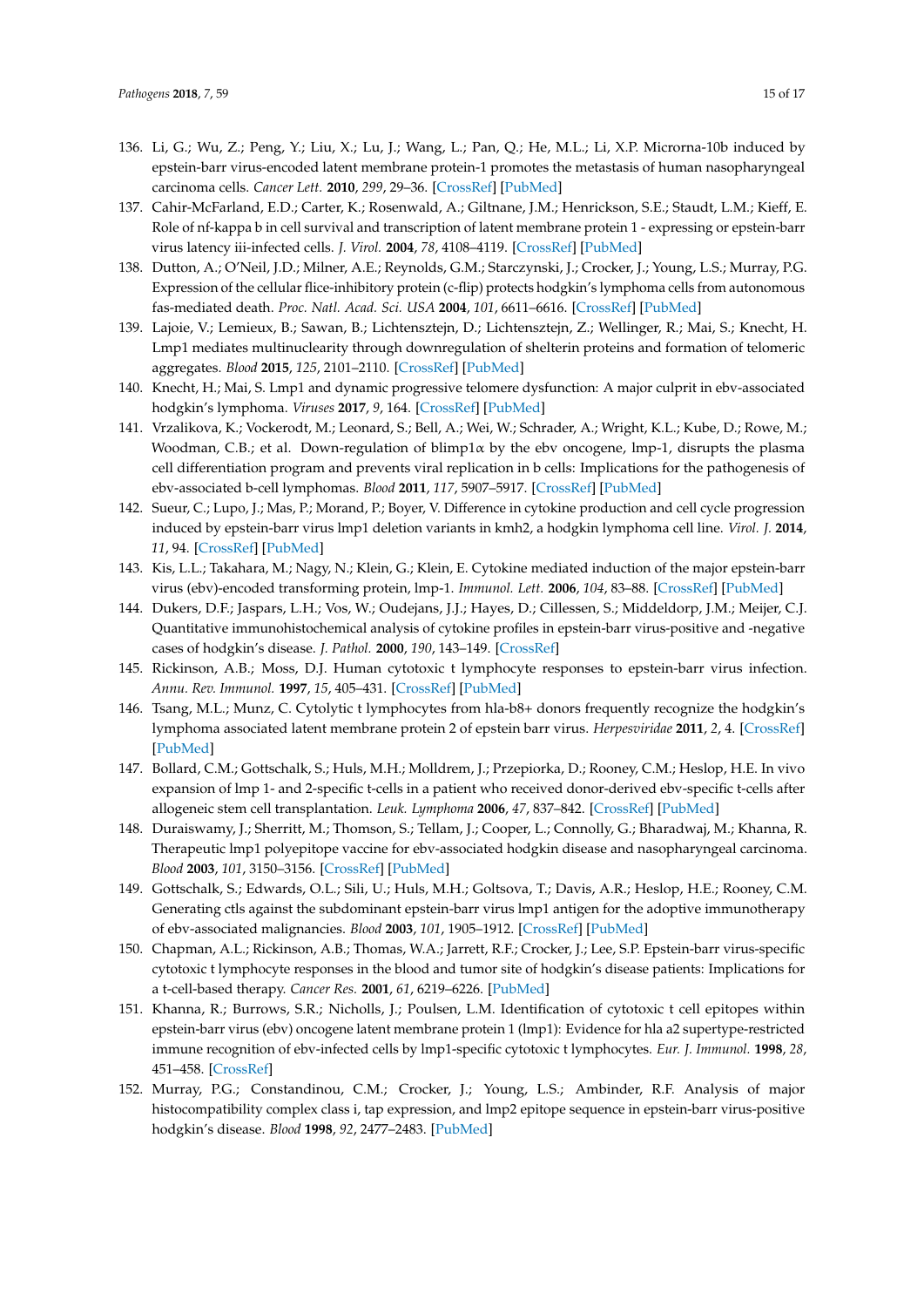- 153. Lee, S.P.; Constandinou, C.M.; Thomas, W.A.; Croom-Carter, D.; Blake, N.W.; Murray, P.G.; Crocker, J.; Rickinson, A.B. Antigen presenting phenotype of hodgkin reed-sternberg cells: Analysis of the hla class i processing pathway and the effects of interleukin-10 on epstein-barr virus-specific cytotoxic t-cell recognition. *Blood* **1998**, *92*, 1020–1030. [\[PubMed\]](http://www.ncbi.nlm.nih.gov/pubmed/9680372)
- 154. Tsang, C.W.; Lin, X.; Gudgeon, N.H.; Taylor, G.S.; Jia, H.; Hui, E.P.; Chan, A.T.; Lin, C.K.; Rickinson, A.B. Cd4+ t-cell responses to epstein-barr virus nuclear antigen ebna1 in chinese populations are highly focused on novel c-terminal domain-derived epitopes. *J. Virol.* **2006**, *80*, 8263–8266. [\[CrossRef\]](http://dx.doi.org/10.1128/JVI.00400-06) [\[PubMed\]](http://www.ncbi.nlm.nih.gov/pubmed/16873282)
- <span id="page-15-0"></span>155. Gurer, C.; Strowig, T.; Brilot, F.; Pack, M.; Trumpfheller, C.; Arrey, F.; Park, C.G.; Steinman, R.M.; Munz, C. Targeting the nuclear antigen 1 of epstein-barr virus to the human endocytic receptor dec-205 stimulates protective t-cell responses. *Blood* **2008**, *112*, 1231–1239. [\[CrossRef\]](http://dx.doi.org/10.1182/blood-2008-03-148072) [\[PubMed\]](http://www.ncbi.nlm.nih.gov/pubmed/18519810)
- <span id="page-15-1"></span>156. Chen, B.J.; Chapuy, B.; Ouyang, J.; Sun, H.H.; Roemer, M.G.; Xu, M.L.; Yu, H.; Fletcher, C.D.; Freeman, G.J.; Shipp, M.A.; et al. Pd-l1 expression is characteristic of a subset of aggressive b-cell lymphomas and virus-associated malignancies. *Clin. Cancer Res.* **2013**, *19*, 3462–3473. [\[CrossRef\]](http://dx.doi.org/10.1158/1078-0432.CCR-13-0855) [\[PubMed\]](http://www.ncbi.nlm.nih.gov/pubmed/23674495)
- <span id="page-15-2"></span>157. Green, M.R.; Rodig, S.; Juszczynski, P.; Ouyang, J.; Sinha, P.; O'Donnell, E.; Neuberg, D.; Shipp, M.A. Constitutive ap-1 activity and ebv infection induce pd-l1 in hodgkin lymphomas and posttransplant lymphoproliferative disorders: Implications for targeted therapy. *Clin. Cancer Res.* **2012**, *18*, 1611–1618. [\[CrossRef\]](http://dx.doi.org/10.1158/1078-0432.CCR-11-1942) [\[PubMed\]](http://www.ncbi.nlm.nih.gov/pubmed/22271878)
- <span id="page-15-3"></span>158. Green, M.R.; Monti, S.; Rodig, S.J.; Juszczynski, P.; Currie, T.; O'Donnell, E.; Chapuy, B.; Takeyama, K.; Neuberg, D.; Golub, T.R.; et al. Integrative analysis reveals selective 9p24.1 amplification, increased pd-1 ligand expression, and further induction via jak2 in nodular sclerosing hodgkin lymphoma and primary mediastinal large b-cell lymphoma. *Blood* **2010**, *116*, 3268–3277. [\[CrossRef\]](http://dx.doi.org/10.1182/blood-2010-05-282780) [\[PubMed\]](http://www.ncbi.nlm.nih.gov/pubmed/20628145)
- <span id="page-15-4"></span>159. Paydas, S.; Bagir, E.; Seydaoglu, G.; Ercolak, V.; Ergin, M. Programmed death-1 (pd-1), programmed death-ligand 1 (pd-l1), and ebv-encoded rna (eber) expression in hodgkin lymphoma. *Ann. Hematol.* **2015**, *94*, 1545–1552. [\[CrossRef\]](http://dx.doi.org/10.1007/s00277-015-2403-2) [\[PubMed\]](http://www.ncbi.nlm.nih.gov/pubmed/26004934)
- <span id="page-15-5"></span>160. Kis, L.L.; Salamon, D.; Persson, E.K.; Nagy, N.; Scheeren, F.A.; Spits, H.; Klein, G.; Klein, E. Il-21 imposes a type ii ebv gene expression on type iii and type i b cells by the repression of c- and activation of lmp-1-promoter. *Proc. Natl. Acad. Sci. USA* **2010**, *107*, 872–877. [\[CrossRef\]](http://dx.doi.org/10.1073/pnas.0912920107) [\[PubMed\]](http://www.ncbi.nlm.nih.gov/pubmed/20080768)
- <span id="page-15-6"></span>161. Kis, L.L.; Gerasimcik, N.; Salamon, D.; Persson, E.K.; Nagy, N.; Klein, G.; Severinson, E.; Klein, E. Stat6 signaling pathway activated by the cytokines il-4 and il-13 induces expression of the epstein-barr virus-encoded protein lmp-1 in absence of ebna-2: Implications for the type ii ebv latent gene expression in hodgkin lymphoma. *Blood* **2011**, *117*, 165–174. [\[CrossRef\]](http://dx.doi.org/10.1182/blood-2010-01-265272) [\[PubMed\]](http://www.ncbi.nlm.nih.gov/pubmed/20876453)
- <span id="page-15-7"></span>162. Merchant, M.; Swart, R.; Katzman, R.B.; Ikeda, M.; Ikeda, A.; Longnecker, R.; Dykstra, M.L.; Pierce, S.K. The effects of the epstein-barr virus latent membrane protein 2a on b cell function. *Int. Rev. Immunol.* **2001**, *20*, 805–835. [\[CrossRef\]](http://dx.doi.org/10.3109/08830180109045591) [\[PubMed\]](http://www.ncbi.nlm.nih.gov/pubmed/11913951)
- <span id="page-15-8"></span>163. Fukuda, M.; Longnecker, R. Epstein-barr virus latent membrane protein 2a mediates transformation through constitutive activation of the ras/pi3-k/akt pathway. *J. Virol.* **2007**, *81*, 9299–9306. [\[CrossRef\]](http://dx.doi.org/10.1128/JVI.00537-07) [\[PubMed\]](http://www.ncbi.nlm.nih.gov/pubmed/17582000)
- <span id="page-15-9"></span>164. Mancao, C.; Altmann, M.; Jungnickel, B.; Hammerschmidt, W. Rescue of "crippled" germinal center b cells from apoptosis by epstein-barr virus. *Blood* **2005**, *106*, 4339–4344. [\[CrossRef\]](http://dx.doi.org/10.1182/blood-2005-06-2341) [\[PubMed\]](http://www.ncbi.nlm.nih.gov/pubmed/16076866)
- 165. Chaganti, S.; Bell Ai, A.I.; Pastor, N.B.; Milner, A.E.; Drayson, M.; Gordon, J.; Rickinson, A.B. Epstein-barr virus infection in vitro can rescue germinal center b cells with inactivated immunoglobulin genes. *Blood* **2005**, *106*, 4249–4252. [\[CrossRef\]](http://dx.doi.org/10.1182/blood-2005-06-2327) [\[PubMed\]](http://www.ncbi.nlm.nih.gov/pubmed/16123211)
- <span id="page-15-10"></span>166. Bechtel, D.; Kurth, J.; Unkel, C.; Küppers, R. Transformation of bcr-deficient germinal-center b cells bybv supports a major role of the virus in the pathogenesis of hodgkin and posttransplantation lymphomas. *Blood* **2005**, *106*, 4345–4350. [\[CrossRef\]](http://dx.doi.org/10.1182/blood-2005-06-2342) [\[PubMed\]](http://www.ncbi.nlm.nih.gov/pubmed/16131568)
- <span id="page-15-11"></span>167. Mancao, C.; Hammerschmidt, W. Epstein-barr virus latent membrane protein 2a is a b-cell receptor mimic and essential for b-cell survival. *Blood* **2007**, *110*, 3715–3721. [\[CrossRef\]](http://dx.doi.org/10.1182/blood-2007-05-090142) [\[PubMed\]](http://www.ncbi.nlm.nih.gov/pubmed/17682125)
- <span id="page-15-12"></span>168. Vockerodt, M.; Wei, W.; Nagy, E.; Prouzova, Z.; Schrader, A.; Kube, D.; Rowe, M.; Woodman, C.B.; Murray, P.G. Suppression of the lmp2a target gene, egr-1, protects hodgkin's lymphoma cells from entry to the ebv lytic cycle. *J. Pathol.* **2013**, *230*, 399–409. [\[CrossRef\]](http://dx.doi.org/10.1002/path.4198) [\[PubMed\]](http://www.ncbi.nlm.nih.gov/pubmed/23592216)
- 169. Portis, T.; Longnecker, R. Epstein-barr virus (ebv) lmp2a alters normal transcriptional regulation following b-cell receptor activation. *Virology* **2004**, *318*, 524–533. [\[CrossRef\]](http://dx.doi.org/10.1016/j.virol.2003.09.017) [\[PubMed\]](http://www.ncbi.nlm.nih.gov/pubmed/14972521)